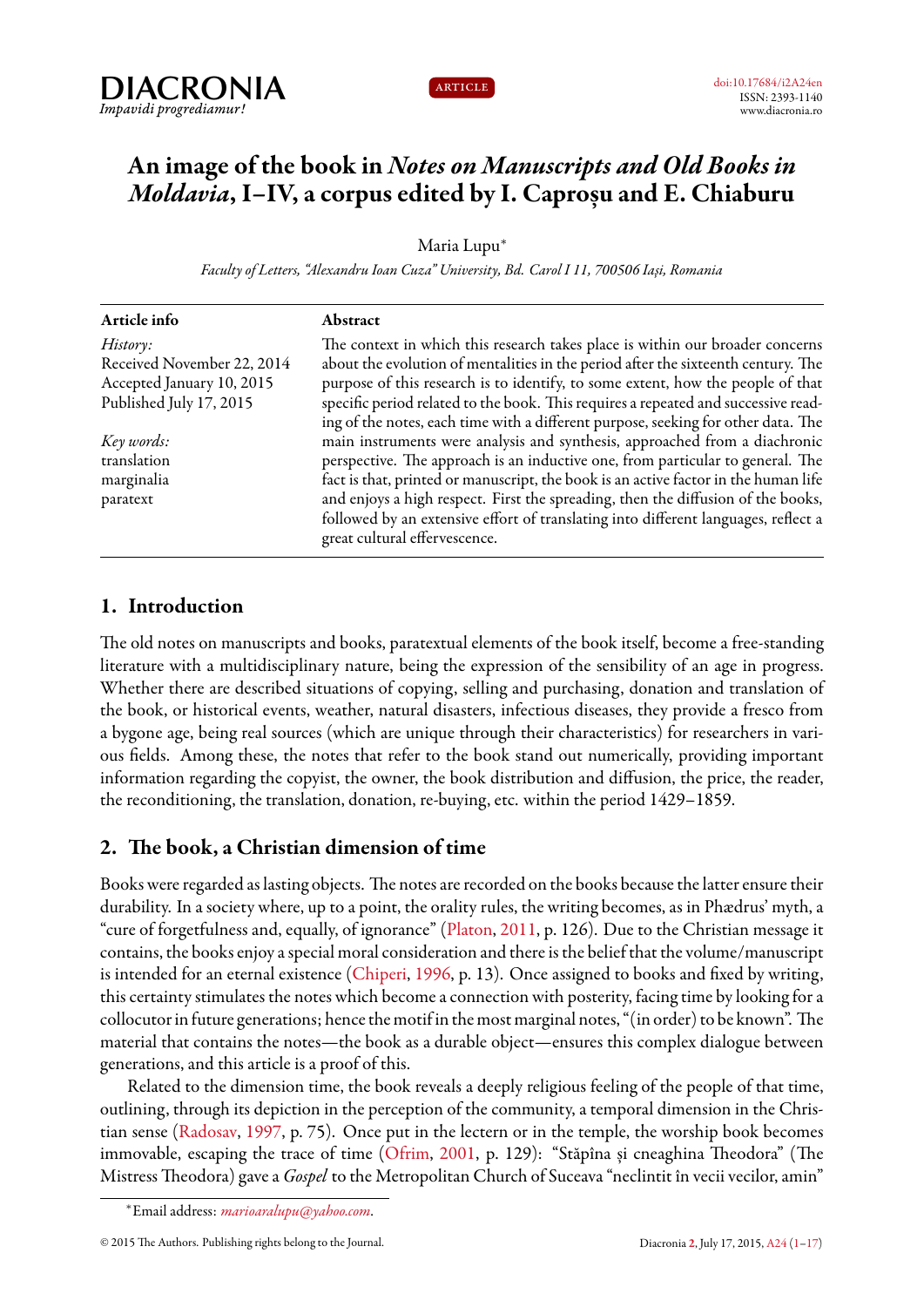(firm both now and ever, amen)  $(I, 24)^1$  $(I, 24)^1$ . In the middle of the  $16<sup>th</sup>$  century, the bishop Teofan also donates a book "ca să-i fie lui amintire pentru nesfîrșiții veci" (to be for his memory into the ages) (I, 57). Sometimes the time of the book proves to be the time of the God's world [\(Radosav](#page-16-0), [1997](#page-16-0), p. 131). Thus, the monk Parthenie from the monastery Bisericani buys the *Psalter* "ca să fie în chilia mea, pînă cînd va milui Dumnezeu în această lume deșartă" (in order to be in my cell untill God shows His grace in this vain world) (I, 157). Because the book is considered to be "vecinică pomenire" (everlasting commemoration) for the donors' souls (II, 30), it is seen as the "key" to the world of the eternal happiness, a link between the mund[a](#page-1-1)ne and the divine: those who have contributed to the acquisition of a "Chiriacodromion<sup>a</sup>" are "scriși pi patruzăci di fili, spre pomenirea lor și a tot neamul lor, în veacul acesta și în celalalt ce va să fie" (written on forty sheets, for their and all their followers commemoration both now and never) (III, 126). The book is integrated into the complex of beliefs, of traditional customs meant to ensure the salvation of the soul and it is a way of strengthening the solidarity of the living world and the ancestors' world ([Radosav](#page-16-0), [1997,](#page-16-0) p. 76). The book is bought in order to "ca să fei odoru în veci feciorilor mei și nepoțîlor și strănepoțîlor" (be forever a treasure for my sons and my grandsons and my great-grandsons) (III, 304), with the confidence that it benefits the same appreciation.

The marginal note is seen another temporal dimension. The act of writing is a symbol of the eternity; being always opposed to the essence of the human nature, a tension appears between "mîna de țărînă" (the hand of dust) (a synecdoche for the frailty of human nature in general) and "slova veșnică" (the everlasting word) within the marginal notes: "Și mîna care au scris va putrezi în groapă, iar cuvintele vor rămînea în veci, amin" (And the hand that wrote would rot in grave and the words would stay forever, amen) (II, 222). The priest Vasile Baltag writes the holder's name "spre pomenirii și spre ținere de minte, că oamenii să pitrec, dar sfintele cărți rămîn" (for commemoration, because the existence of the people is temporary, but the holy books stay forever) (IV, 392). The act of writing can also be used to the detriment of the sinners. Thus, in a poem about meditation on death of the late 18<sup>th</sup> century, the sins cannot be neither "dosnicite" (hidden) nor denied, because they "sînt scrise prin izvoade/[...] Să rămîi în vecii" (are registered / [...] in order to be remembered forever) (II, 319).

#### **3. Features of the book**

"Sfîntă și dumnezeiască" (Holy and divine) (II, 347), the book was treated as a worship object along with other valuable objects which served to the religious ritual, being included in "catastiful de odoare bisericești" (the register of the ecclesiastical objects) (I, 97) belonging to the treasure of the holy place: "argintării, veșminte, cărți și alte lucruri" (silvery, clothes, books and other things) (IV, 103).

The books contain notes which summarize their value. The*Tarlo's History*is "vrednică de citit" (worth reading) (III, 472), another book is "foarte iscusită și frumoasă" (very artistic and beautiful) (III, 58) and a *Bertoldo* seemed to Iordache Chirescu "atîta de interesătoare și bine tocmită" (so interesting and well written) that he considered it worthy of a "de o tălmăcire moldovenească" (translation intoMoldavian) (II, 541). The accumulation of juxtaposed or copulative coordinated superlatives shows sometimes a studied eloquence: "preaînaltă, preaminunată și de mare și negrăit folos pricinuitoare carte" (a book all-high, sublime and of great and unspeakable use) (IV, 479). The utility of the book is often stated within the marginal notes. A religious tome is "de mult folos oamenilor" (of great benefit to people) (III, 18) and one of D. Cantemir's writing is "foarti folositoari oricui să va îndeletnici a citi" (very useful to anyone who reads it) (III, 364); the determiner "useful" used for the book can be circumscribed both to the religious pedagogy and to the use of the volume as a textbook [\(Radosav](#page-16-0), [1997](#page-16-0), p. 27). Regarding the human dimensions, the book is "folositoare sufletești și trupești" (helpful for the soul and the body) (IV,

<span id="page-1-0"></span><sup>&</sup>lt;sup>1</sup>Due to their frequency, the references to *Însemnări de pe manuscrise și cărți vechi din Țara Moldovei* will be marked as follows: within round brackets we will give the volume number with Roman numerals, followed by the page number with Arabic numerals.

<span id="page-1-1"></span><sup>&</sup>lt;sup>a</sup>An orthodox worship book.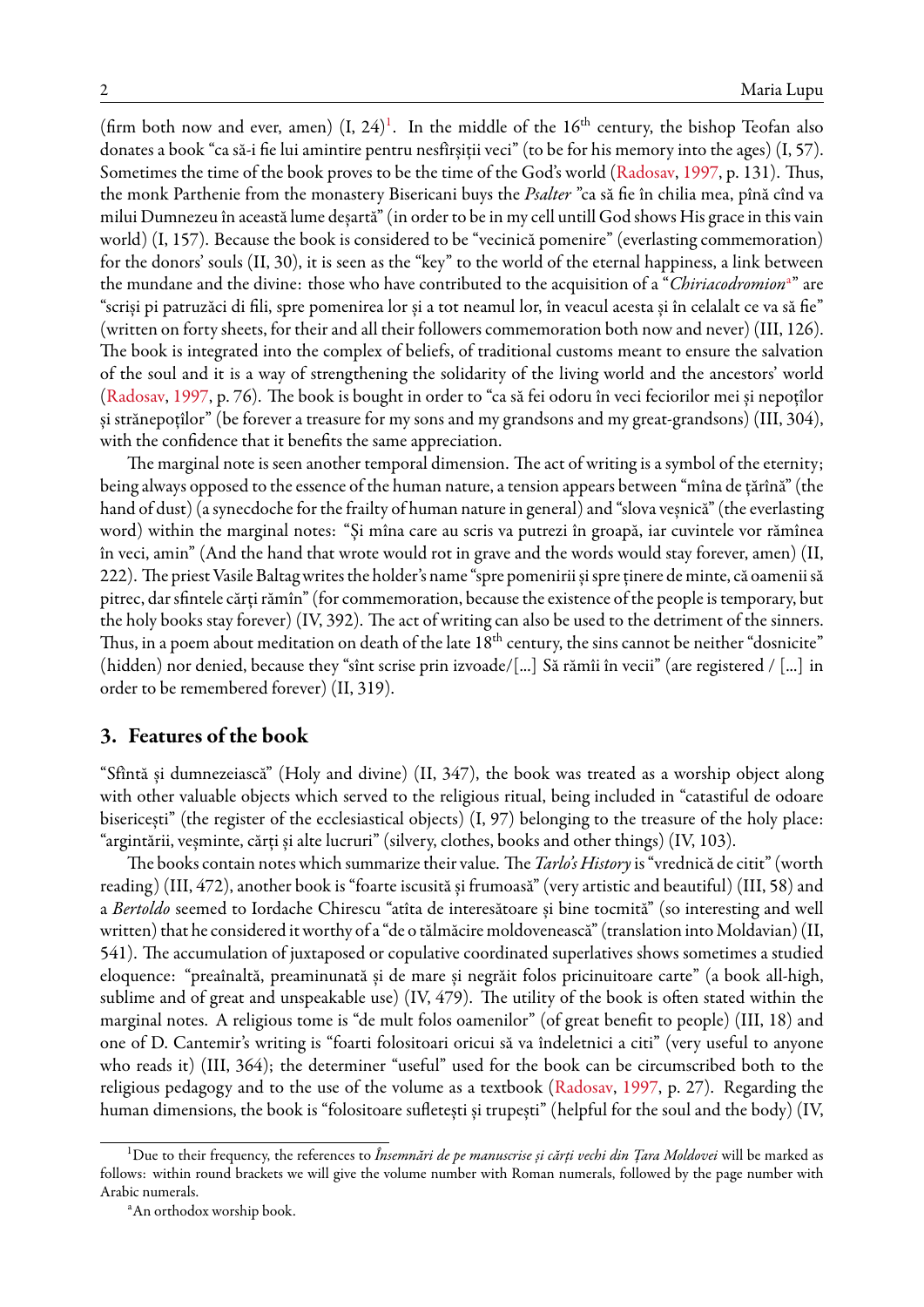94), but especially for "folositoare de suflete" (souls' help) (III, 480). At the same spiritual level, it is "izbăvitoare de suflet" (saving souls) (I, 155), being a "balțăm vindicatoriu din munca di veci și împărăția ceriului" (healing balm for the eternal torment and kingdom of heaven) (IV, 228), an open way to the sins salvation.

The book is sometimes metaphorized. In a metaphorical "definition", the genus (proximus) compares a Gospel (Evangheliar) to the musical instruments: "această [de] b(la)goslovie cu patru strune" (this four strings blessing), while the specific difference brings the necessary explanation: "și cu tot dulcele glas alăută" (with a sweet violin voice) (I, 475). In other cases the missing feature is stated in the first place: "cartea nu iaste lucru pămîntesc" (the book is not an earthly thing), and thus it keeps away the common techniques to act upon it: "ca să-l cioplești cu barda" (to cut it with an axe); on the contrary, "iaste duhu datu de la D(u)mn(e)dzău" (the book is God's spirit), the right tool for its accomplishment being the reason: "ca să-l lucrezi cu mintea" (to work it with the mind) (I, 528). Thus it is stated the sanctity of the act of writing, the (religious) book being a hierophany [\(Radosav](#page-16-0), [1997](#page-16-0), p. 68), an object through which the divine manifested. The metaphor of the book as a flower is also frequent, but not a "îndegrab veștejitoare și putrezitoare" (fast fading away one), but "îndelung trăitoare și mirositoare [...] udate din rooa darului Duhului Sfînt" (of long time living and sweet-smelling flower, washed by the Holy Spirit's dew) (II, 426), flower which can be smelled and tasted. And the receiver's taste buds will be delighted by "dulciața aceștii *Svinte Scripturi*" (the sweetness of this *Holy Scripture*) (I, 475), the reader will "adăpa sufletul" (please his soul) with "multi dulci învățături" (many sweet teachings) (III, 284), because the book is a "izvor de miere" (source of honey) (II, 127) or a "dătătoare de miere și aur" (honey and gold giver) (I, 166). In the medieval metaphors, the *topos* of the book as food (widespread in Western literature) has its origins in the Old Testament books (Ezekiel's vision, Saint John's one), where the bibliophagy is a form of consubstantiality of the man with the book [\(Ofrim](#page-15-3), [2001](#page-15-3), p. 213). What Jack Goody calls "the drinking of the word" [\(Ofrim](#page-15-3), [2001](#page-15-3), p. 213), the symbol of swallowing the text is a way to remove the distance between the reader and the written text.

#### **4. The transcriber**

The overwhelming majority of the marginal texts records the copying of the manuscript. The manuscript is a permanent presence of the time in question, initially as the only means of multiplication, then invested with new functions. In contrast to the printing houses, which are monopolized by the state, the selfmanuscript edition signifies the freedom of the educated ones to choose their own readings and to spread them without referring to the state and without seeking the approval of any political or ecclesiastical figures ([Barbu](#page-15-4), [1996](#page-15-4), p. 76).

Most of the times the manuscript is signed because those who took great pains to copy it didn't want to remain anonymous. The transcriber's complete name—or even followed by different determiners which eliminate the possibility of confusion—follows some deprecatory epithets: the "Syntagma" of Matthew Blastares is written "cu mîna multpăcătosului tahigraf, grămătic Damian" (by the hand of the too sinful stenographer and clerk Damian) (I, 20). Modesty becomes a stereotype, but there are cases when it creates sugestive images: "S-au scris di păcătosul Simion, cel mai păcătos dicît toți păcătoșii și mai rău dicît dracii și mai viclean și mai bețiv, curvar pre curva Sodomii, tîlhar, fur... și în vîrfu răutăților ajuns" (It is written by the sinner Simion, the most sinful among sinners and worse than all devils and more malicious and drunkard, whore, thief, who reached the top of the evils) (III, 474).

Starting with the 15<sup>th</sup> century and until the middle of the 19<sup>th</sup> century, the signature on the manuscript contains frequently a specific pattern: a *Gospel* is copied "cu mîna multpăcătosului moldovean" (by the hand of a too sinful Moldavian) (I, 13); "Scrisu-s-au această carte di această di lut păcătoasă mînă a me" (this book was been copied by my earthly miserable hand) (II, 392). *The right hand* often stands for the "hand": "S-au prescris prin osîrdie dreptii mele" (It was copied with the pain of my right hand) (III, 360). Both the founding intention and the work belong to a founder, but the performing (the "hand"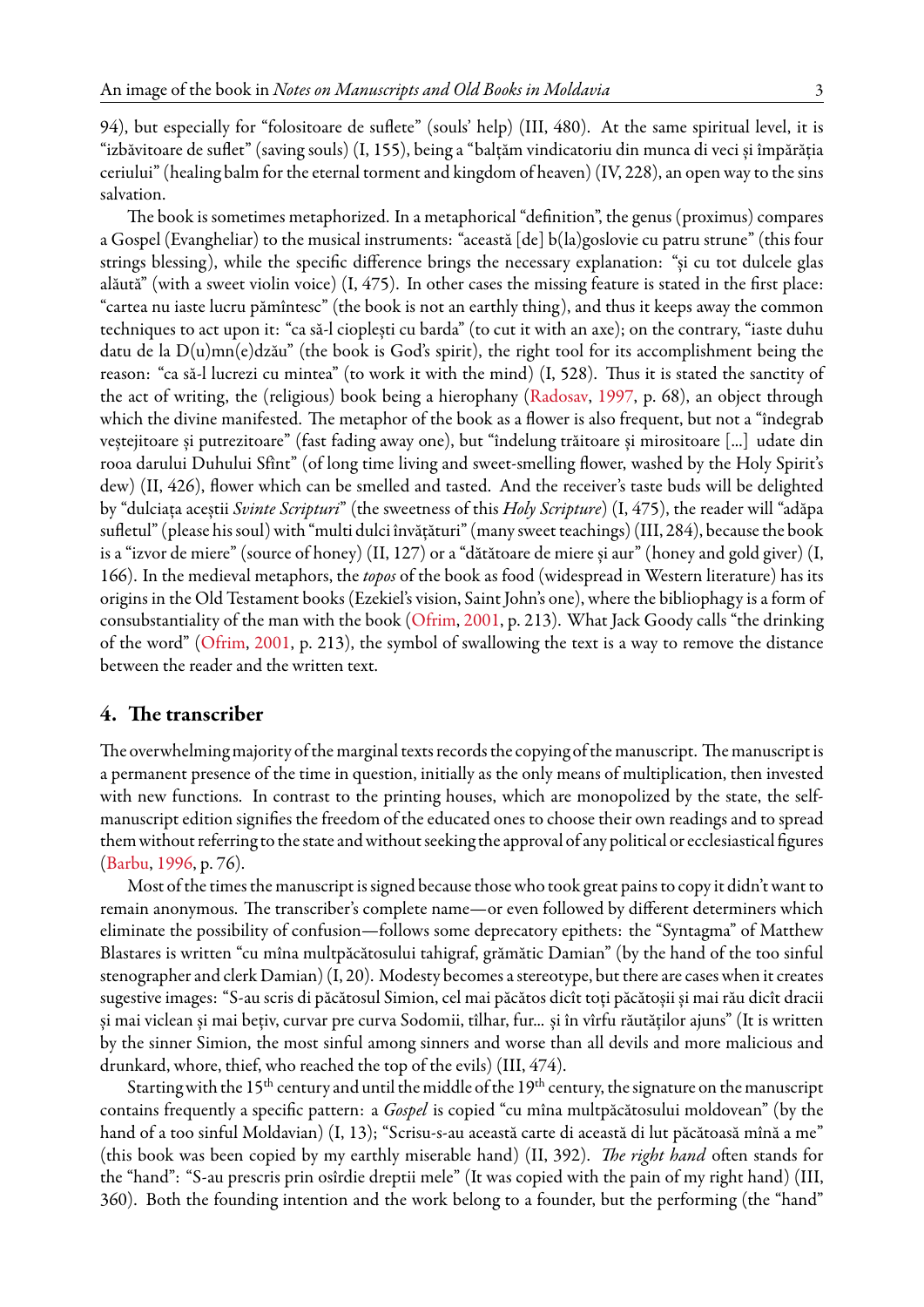synecdoche) belongs to the qualified worker (a transcriber in this particular case). In medieval culture "the hand" is the source of all that exists, the very source of human creativity([Barbu](#page-15-4), [1996](#page-15-4), p. 100).

Many transcribers belong to the ecclesiastical world, from petty clergymen to the bishops and patriarchs. Other books were copied by various clerks: "S-au sfîrșit *Istorie Sfîntului Avva Macarie*. Martie 31, 1789, *i proci*. Logofăt Ilie Gligorcea" (*The History of Saint Macarius the Great is finished*. March 11, 1789, *i proci*. Chancellor Ilie Gligorcea) (II, 479), where the words in old Slavonic confirm the scribe position of the author. But the transcribers are also members of other social categories; various manuscripts are copied by high officials, persons working in military service (captains), servants or pages. Those who copy the books call themselves "writers" or even "copyists". It should also be noted that many manuscripts have women-authors, all of them belonging to the monastic environment: a *Miscellany* was copied by "scri-s-au de [...] nevrednica shimonahia Micdonia" (unworthy nun Micdonia) (III, 2), and another one "s-au scris de Ipistimia monahia" (is copied by nun Ipistimia) (III, 12).

The manuscripts are transcribed when ordered by someone who wants the book, at his cost. Especially the books dating from the 15<sup>th</sup> and 16<sup>th</sup> century are copied under the royal patronage, either ordered by a prince or by the members of the royal family. The rulers initiated and actively supported the endowment of the churches with the necessary religious texts, wanting them to be a supporter of the feudal power([Tomescu,](#page-16-1) [1968](#page-16-1), p. 27). Many books are copied at the order and the donation of the prince, the protagonist being, in most of the cases, Ștefan cel Mare: "Binecinstitorul și de Hristos iubitorul domn Ioan Ștefan voievod, domn al Țării Moldovlahiei, a dat de s-a scris acest *Tetraevanghel*" (I, 10) (The pious and God lover Stephen the Great, the prince of Moldavia, supported the copying of this *Gospel*). The princes' desire for paying the writing of books rarely lasts until later centuries. Books were also copied at the order and at the expense of bishops, archbishops and metropolitans: "S-a prescris această sfîntă *Evanghelie* cu dania și învățătura mitropolitului Teoctist din Suceava" (I, 36) (This Holy *Gospel* has been copied with the donation and teaching of Teoctist, the Metropolitan of Suceava). But some manuscripts with various subject matters were paid by various boyars, eager to read, to donate them or to collect in their own bookshelves. But they also copy them for the dear ones: "am scris-o [...] fratelui meu mai mic și al doilea" (I, 39) (I copied it for my younger brother), and sometimes manuscripts were copied for the use of the author himself or his children.

The marginal notes contain frequently rhetorical elements by the means of which the copyist is trying to gain the reader's mercy and benevolence; most manuscript writers apologize for the possible mistakes, invoking all sorts of reasons that could cause them. Focused on the addressee, the conative function prevails, most of this type of texts being entitled "predoslovie cătră pravoslavnicii cetitori" (II, 23) (preface to the readers). Behaving as a preface to the mercy of the reader, the transcriber alludes to the hard work he had done, calling himself "cel osîrdnic ostenitoriu" (III, 84) (the one who took great pains) or "iubitorul de ostenele" (II, 428) (fatigue lover). The copyist is also the first who draws attention to the possible error types (during copying or during translation). These refer both to the form and content: "de veți afla vreo greșală, sau alunecarea condeiului, sau cu uimirea minții, sau cu netocmirea cuvintelor sau cu neorthografia meșterșugului, sau ori în ce chip" (II, 439) (if you happen to find a mistake, it is due to the slipping of the pen, or to the absence of the mind, or of the spelling problems). Very interesting are the attempts to justify the errors by a wide diffusion device, especially in the Middle Ages,*excusatio propter infirmitatem* [\(Stancu](#page-16-2), [2006,](#page-16-2) p. 131). Extremely diverse, some of them can be clichés, but others are suggestive and original.

A number of reasons invoked by the authors of the manuscripts could form a class of the generally valid truths, very used aphorisms in this type of texts; however, without being trivialized by overuse, these assertions reveal something of the charm of the time. Most of them are expressive metaphors referring to the human imperfection, comparisons containing natural (sky, sea) or divine elements (angels, seraphs, cherubs). We give some examples of these aphorisms: "Căci nime în lume născut nu poate fi negreșit" (III, 193) (No human can be without mistake); "Cum nu este cu putință să fiie ceriul făr-de nouri și marea fără de valuri și pămîntul fără de scîrbe, așa nu este cu putință să nu fie omul fără de greșală" (II, 23) (As it is impossible a sky without clouds and a sea without waves, and the earth without sadness, so it is impossible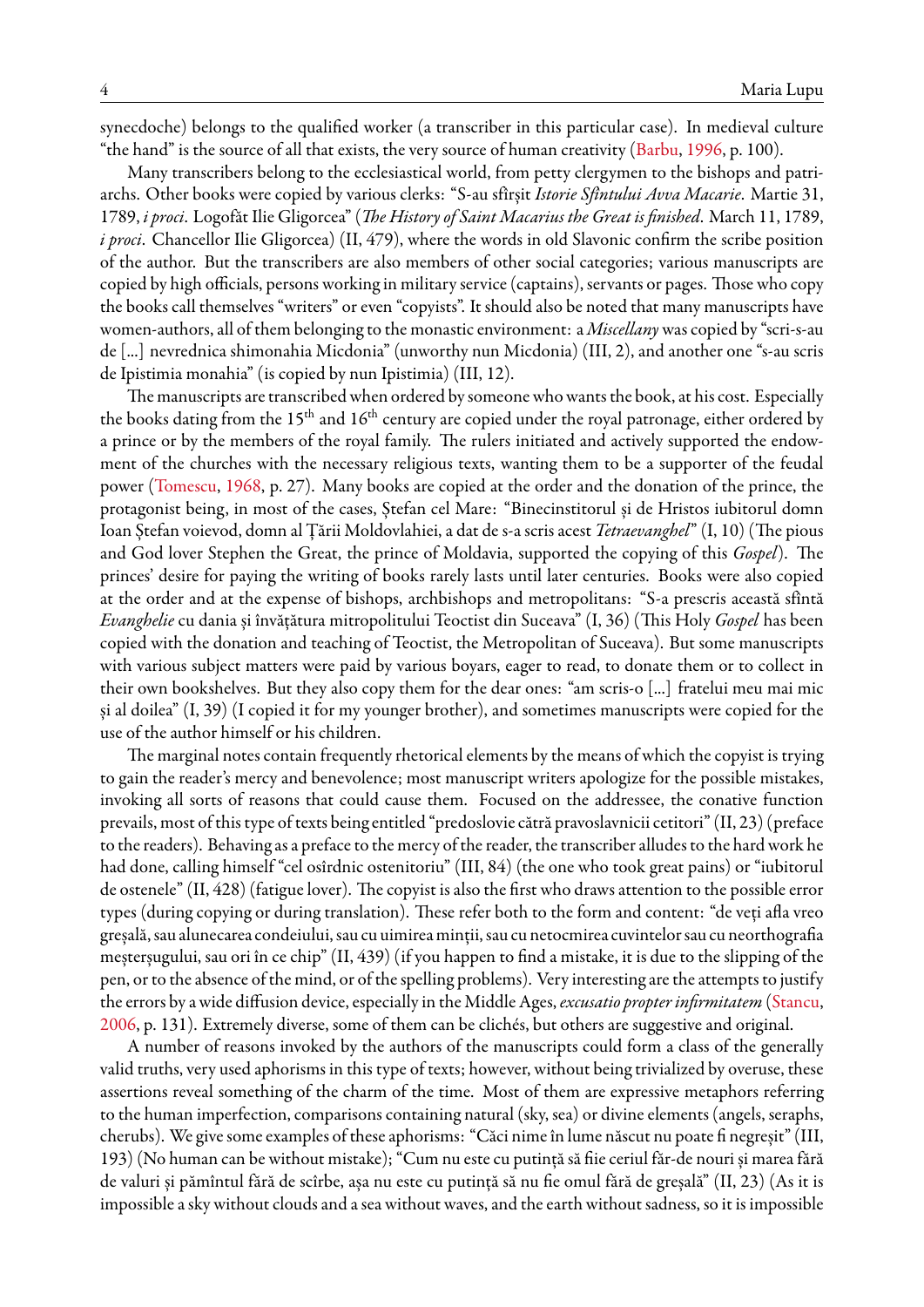the man to be flawless). It is frequently emphasised the human-divine opposition: "Că eu de îngeri sînt departe; / Că om fiind eu, muritoriu, / N-am putut a fi negreșitoriu" (IV, 76) (I am very different from angels / because, being human / I couldn't have been flawless). Another category of reasons that cause transcription or translation errors refer to authors' physical infirmities. Hieromonk Mitrofan lists "multe neputințe și slăbiciuni" (many infirmities and weaknesses) that cover the writer's body: "ochii uneori se painjiinesc căutînd, socotind șis numărînd mulțimea cea fără de număr a slovelor. Mîna dreaptă slăbește țiind condeiul; după cap îl doare pentru multa plecare a grumazilor; spatele îl dor, pentru multa plecare gîrbovindu-să; picioarele îi amorțăsc, răvenindu-să de pămînt; pieptul carele să razimă de masa pre care scrie, ca cu cuțite săgetat și pătruns iaste; capul, turburîndu-se creierii, cînd îl rădică în sus să face ca un amețit; scaunul, carele tuturor știut iaste că oricine cînd șade pe scaun odihnă cîștigă, iară scriitoriul nu odihnă, ci zămorîre trupul dobîndește; tot trupul, pînă nu să întinde, nu se îndreptează" (III, 166) (the eyes can't see clearly searching and counting the innumerable multitude of the letters. The right hand weakens because the handling of the pen; the back of the heads hurts him because of the inclined head; his back hurts because of the bending; the legs become numb; leaning on the table, the copyist feels sharp chest pains, as if knives were hurting him; he also feels dizzy when he raises his head because of the intensive thinking; the chair, a resting device for the others, becomes the opposite for the transcriber; the whole body needs stretching in order to straighten).

The age is also quoted to exonerate the copyists. On the one hand, the old age is invoked: "mai vîrtos fiind și la 60 de ani a ticăloasii vîrstii mele" (II, 304) (being of the frail sixty). On the other hand, youth can also be to the detriment of the manuscript. Retrospectively, when they reached the maturity, they notice the transcription errors they had done in their youth. Thus, the deacon-monk Theofil asks forgiveness for the mistakes he has comitted, "fiind în vîrstă tînără și copilărească, mintea abătîndu-să la multe deșărtăciuni" (III, 46) (being young and therefore with a many vanities in mind), being of 69 when he wrote the marginal note. Naturally, weaknesses that generate errors in the manuscript are also mental, spiritual, not just physical. At a first level, the general one, the human condition is inevitably associated with imperfection: "că sînt și eu om pe pămînt, împletit în multe feliuri de păcate" (I, 316) (because I am a sinful earthly creature). Every author describes himself in a negative way: involuntary ("nu din voie ostinenții mele") (not because of my will), the mistakes are made because "nesăvărșirii slabei minții meale" (I, 494) (of my mind imperfections) or of the lack of wisdom (II, 177), of the dullness of the mind due to the sins (II, 254).

The troubled times is another argument that the copyist invokes in order to support him: "că în vremea răzmiriții o am scris, fiind cu muncile împărțite pentru înfricoșări" (III, 526) (I wrote it out during the rebellion). Besides historical inauspicious circumstances, there are various personal troubles: "și am scris în multă strîmtoare, și în familie și în grea muncă" (I, 39) (I copied it in poverty , in family and in hard work). In other cases the source texts are used as an excuse for the possible errors made during the copying. The Monk Eleazar defends himself: "izvodul a fost neîndreptat și eu spre aceasta neputincios" (I, 35) (the manuscript contained mistakes and I couldn't do anything ), so he copied it with difficulty. In other cases the fault lies on the similitude of the letters: "Știu că multe greșale voiu fi făcut, unele pentru asămînările slovelor, precum *a* de cătră *l*, *b* de cătră *v*, *i* de cătră *n*, *e* de cătră *s* [2](#page-4-0) , care pentru puțina lor despărțire s-au făcut greșală" (III, 612) (I am aware of the many mistakes I made because of the similarity between the letters, as *a* resembles to *l*, *b* resembles to *v*, *i* resembles to *n*, *e* resembles to *s*). Last but not least, the haste of the copying has its share of mistakes: "Cetitorul mă va ierta fiindcă cu grăbire am scris" (III, 545) (The reader will forgive me because I wrote in haste).

The copyist asks the reader to forgive his mistakes, in a Christian spirit: "Ca și Dumnezeu să-i dia tot binele, / Aici și în veacul cel viitoriu" (III, 11) (so God will give him all the good in this world and in the other one), in order to get, in his turn, "iertăciune de la preavecinicul și preaputernicul Dumnezeu" (I,

<span id="page-4-0"></span><sup>&</sup>lt;sup>2</sup>Although the correct philological approach would require us to quote Cyrillic, instead of Latin letters, due to the fact that we operated with a most trustworthy edition, we quoted exactly from the corpus in question.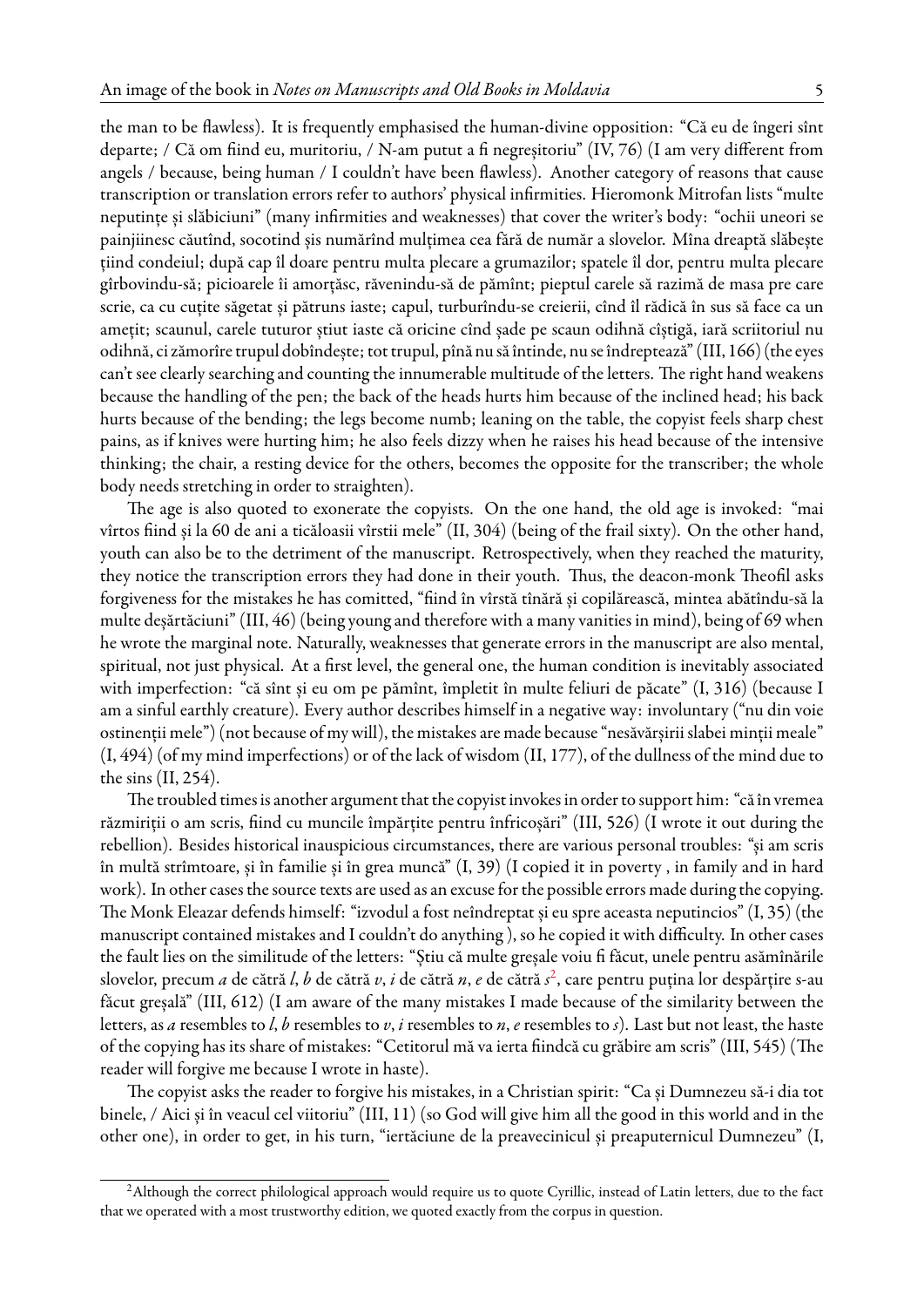431) (forgiveness from eternal and allmighty God). On the other hand, the manuscript's author asks "pe cine va ceti" (the one who reads) not to judge, but, firstly, "să socotească izvoarele" (I, 259) (to consider the source-manuscripts) which he had used.

Browsing the marginal notes, one can make some observations regarding the translation. Particularly, the interpretation of the sacred content encounters certain difficulties, which are stated by the translator. Most of the texts refer to the laborious effort required by this act: "cu multă trudî și osîrdie le-au scos pre limba românească di pre a greceștii limbă și slovenești" (I, 310) (this has been translated from Greek and Church Slavonic into Romanian with a lot of effort and exhaustion). The one who interprets the text is aware of the fact that translating from one language to another is not a mere content equivalence; so he has to perceive the various shades of meaning, to adjust the translation, to return to a paragraph with further explanations: "La acest rîndișor nu prea lesne să înțălege cum am tălmăcit rumânește fiindcă limba noastră iaste scurtă și puterea cuvîntului ellinesc prea adîncă" (II, 219) (At this specific row the meaning isn't clear in Romanian because our language is too poor and can't grasp the entire signification of the Greek). The author of the translation is criticizing the target-language because of the permanent comparison between the two languages, Greek on the one hand, and Romanian on the other. The conclusion is not flattering the latter: this is a language that has not the exercise of the divine word, whose possibilities have not yet been revealed. The inability of the Romanian words to capture the deep meanings of the Greek words is supplied by an explanation: "Ci pentru ca mai lesne să să înțeleagă, să zicem așa" (in order to be easier understood, we will say like this) (and there follows another possibility of translating). The monk Rafail also translates from "cea prea cu anevoie de tîlmăcit limbă ellinească pre a noastră limbă proastă rumânească" (II, 211) (the Greek, the most difficult to translate); and the metropolitan Veniamin Costachi calls the Romanian "săraca limbă romano-dachicească sau moldovenească" (III, 517) (poor Dacian-Roman or Moldavian language). In those centuries of cultural agitation, Romanian is not flexible enough to grasp the religious contents. A marginal note from the early 18th century on*Codicele Voronețean* regards Romanian as unfit for transmitting the meaning of the holy books: "Această carte au fost scrisă pe rumănie și nu-i bună de nemică" (I, 466) (This book was written in Romanian and it is no good at all). In the  $17<sup>th</sup>$ century, the common language is still considered incompatible with the abstract religious content, this being transmitted only by the classical languages [\(Panaitescu,](#page-15-5) [1971,](#page-15-5) p. 343); the translation of the holy books from Slavonic into Romanian is a great daring for this century, being regarded with distrust and fear of God's wrath.

The references to Romanian as target-language can be in favour of the national consciousness and unity of language. In most of the cases, the Moldavians regard the language they speak as being Romanian: it has been translated "pre limba rumănească" (I, 500) (into Romanian), it was copied "pe romănie" (I, 488) (in Romanian) or "pre înțelesul rumânescu" (II, 107) (to be understood by Romanians). In Moldavia, various books are translated "spre folosul cel di obști al neamului românesc" (IV, 246) (for the benefit of the Romanians) and not for the Moladavians. The fact that in that time the Moldavian was equal to the Romanian is openly stated by the translations' authors: an *Alfavita* is "mutată" (moved) from "limba leșească și pre limba noastră moldovenească sau rum(â)nească" (I, 294) (Polish to our Moldavian or Romanian). Most likely, the notion of *Moldavian* is used interchangeably and with the same meaning as *Romanian* [\(Stoicescu](#page-16-3), [1983](#page-16-3), p. 69), thus proving the unity of the language spoken in Wallachia and in Moldavia, where there was a single ethnic reality: the Romanian one. In the 19<sup>th</sup> century, the Romanian was the same with the motherland's language: a *Tractat dogmatico-polemic* "s-au tălmăcit (...) din limba elinească întru a patriei" (IV, 180) (was translated from Greek into the language of our country); Alexandru Beldiman translated *The History of the Brave Raimond and Clever Mariana* "de pe franțuzasca limbă în limba aceasta a patriei noastre" (III, 623) (from the French into the language of our country).

The wide dissemination of the manuscripts, the numerous copyists and translators prove that, in the mentioned time, there was an intense cultural activity in Moldavia; there was a literary tradition and all those transcribers and clerks formed a class of the scholars [\(Ciobanu](#page-15-6), [1947](#page-15-6), p. 124).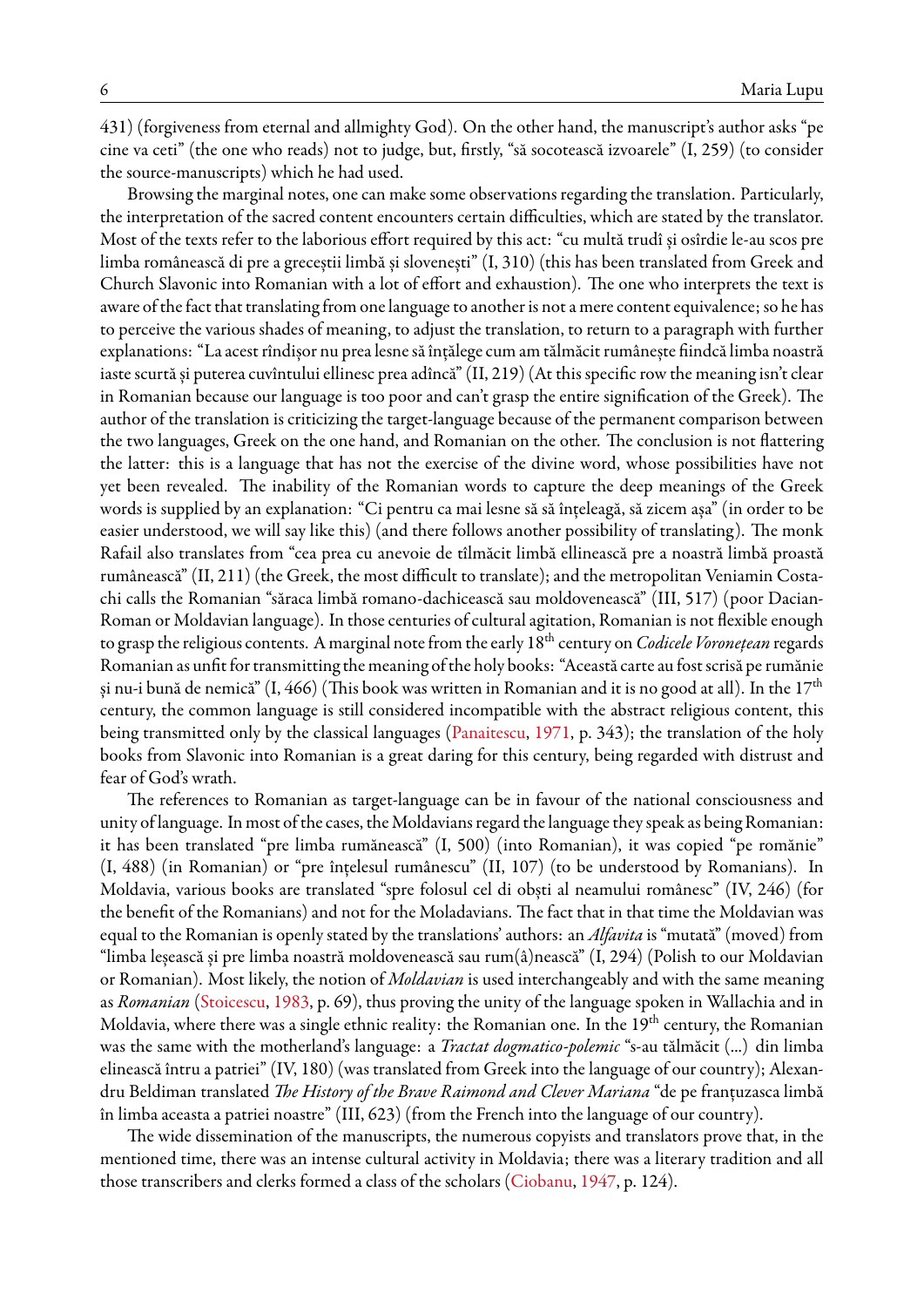#### **5. The book's possession**

A significant number of the marginal notes made during the time on the manuscripts and on the printed works inform of the owner of that book. Real "acte de posesiune" (documents of ownership), these *exlibrises* of the old books make very easy the connection between book and human across time and space ([Troia,](#page-16-4) [2005,](#page-16-4) p. 5).

Sometimes this type of marginal notes is concise: "S-au făcut proprietate a lui Gheorghe Asachi. 1815" (III, 352) (It is owned by Gheorghe Asachi. 1815). Often, the owner is collective, places of worship or village communities: a *Voroavă de întrebări și răspunsuri întru Hristos* (București, 1765) is signed: "Din cărțile sf(intei) m(ă)n(ăstirii) Rîșca" (II, 153) (Among the holy monastery's books); "Să (se) știe această sfîntă şi dumnezeiască *Pravilă* că este a satului, a Colților" (I, 237) (To be known that this *Pravilă* belongs to the village Colți). During the mentioned period, the marginal records reveal the existence of numerous libraries, both private and clerical. Thus, such patterns are common: "Din numărul cărților arhimandritului Isaia" (III, 161) (From the archimandrite Isaia's books); "Din biblioteca mea de la Rotopănești" (IV, 233) (From my library from Rotopănești). True book collectors came out: Neofit Scriban, Nicolae Istrati de la Rotopănești, Gheorghe Asachi. A lot of infrapaginal notes are just lists of books that are in the possession of the monasteries. They are real inventories of material goods: "Izvod de toate cărțile și acareturile mari și mici, cîte să află pe lîngă mine" (III, 18) (List of all the books and other material goods which are near by).

Being a material good, the book is subject to economic laws [\(Chiaburu](#page-15-7), [2005,](#page-15-7) p. 96). The study of marginal notes shows that the price of the books has always held the attention, the notes' authors recording in detail who bought it, from where, and how much the volume cost.

Reading the corpus of marginal notes, it is clear that, in many cases, there were collective efforts to pay for the book. Many marginal notes consist in a list of those who have contributed to that particular volume: a "izvod de cumpărătură" (list of buyers) of a *Penticostar* notes that "2 lei pol, 6 bani, au dat Mărgăreștii; 1 leu pol au dat Cheptăneștii; 4 pol, 8 bani, au dat Andrei căpitanul Săhăidac, 1 leu pol, 6 pol au dat, amin, streini. Fac 6 lei 8 parale" (II, 18) (Mărgărești family contributed with a part of the amount nedeed to buy the book; the same did Cheptănești family, Andrei Săhăidac and others).

Over the centuries, the prices of the books were expressed in different currencies, developing a rich monetary semantic field. Thus, in the late  $15<sup>th</sup>$  century until the early  $19<sup>th</sup>$  century, the prices of the books were paid in all sorts of money, of different origins and different values (aspri, carboave, costande, cruntaliri, florinți, galbeni, groși, lei, ludovici, ruble, parale etc.). The price of the book also involves the action of its sale and purchase. The researcher Elena Chiaburu differentiate the notion of "distribution" from that of "diffusion". Thus, while the first belongs to the economy, assuming "a large amount of the distributed goods and organized structures", the second begins "when the original owner separates from it by sale, donation or inheritance" [\(Chiaburu](#page-15-7), [2005](#page-15-7), p. 145). The distribution concerns the immediate moment after the printing of the books, when the final product reaches the recipients.

The main form of distribution was the sale of the prints. The retail of goods directly from the printing house was a usual practice. *Cartea românească de învățătură* (Iași, 1643) is purchased in the (very) same year "din tîrg din Iași, de la tipariul domnesc" (from Iași, from princely printing house) by "Mierțe și gazda sa, Isipa, și fiul său, popa Ion" (I, 203) (Mierțe and his host Isipa and his son, priest Ion), and the priest "Ioan Vasilovici din Crătești" (Ioan Vasilovici from Crătești) buys a *Carte folositoare de suflet* (Iași, 1819) "din tipografia sfintei Mitropolii în Moldaviia" (III, 567) (from the printing house of the holy Metropolitan Church of Moldavia). The clergy was also involved in book distribution. Mihalcea Durac "ce aufost logofăt mare" (who was a great chancellor) buys a*Carte românească de învățătură* forfour ducats from "Varlaam mitropolitul Sucevii" (I, 204) (Varlaam the Metropolitan os Suceava) and a *Psaltire* (Iași, 1807) is purchased "din Tîrgu Iașului, di la poarta mitropolitului, la anu 1807 mai 22" (III, 25) (from Iași, from the metropolitan's gate, on the 22<sup>nd</sup> of May 1807). The entire church hierarchy was involved in distribution of the religious books especially, which were sold to religious communities, the latter being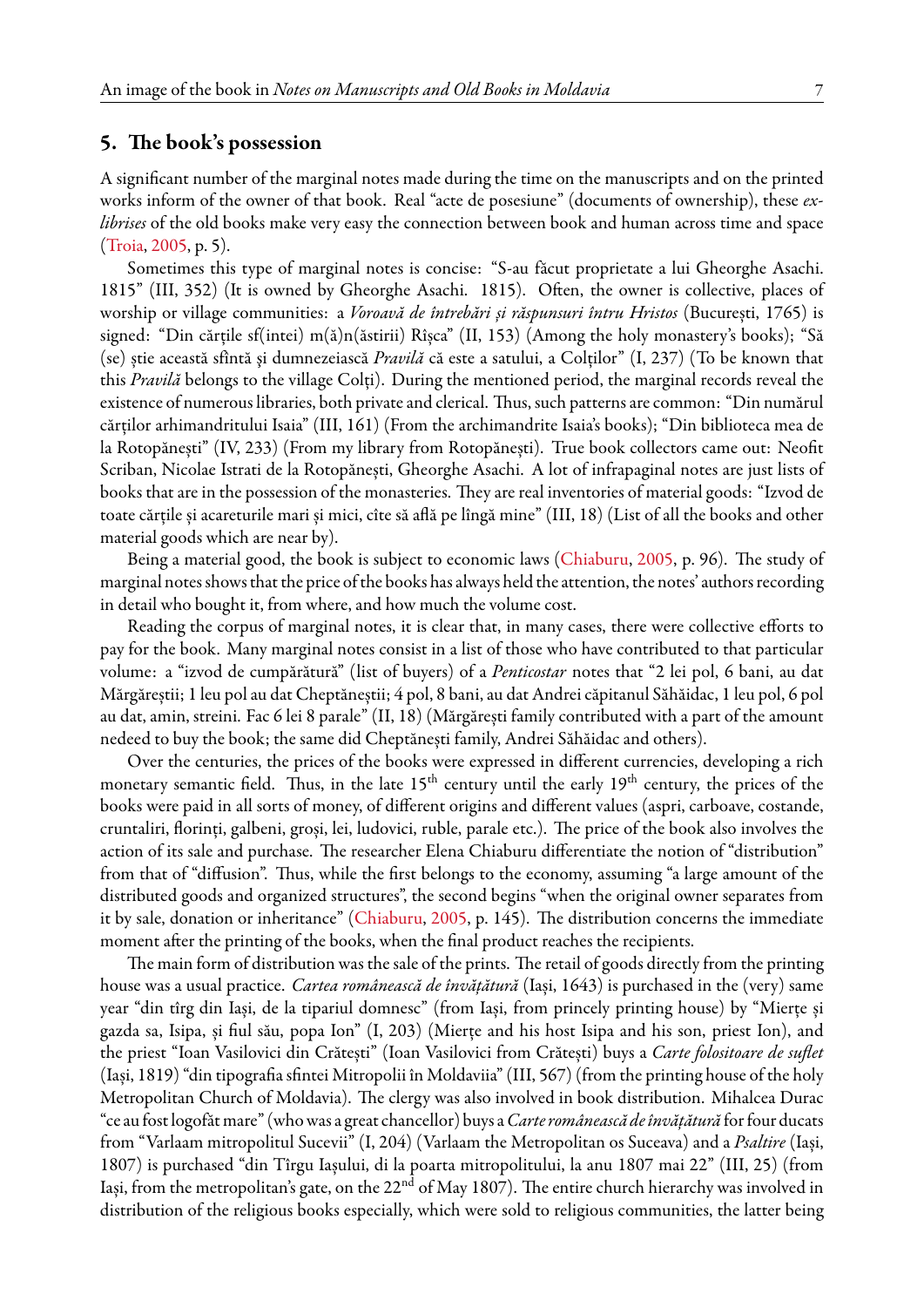forced to buy. In these notes, the verbs on passive voice "s-au dat" (were given), "s-au împărțit" (were shared) do not refer to the donation, but to the sale, a specific one: compulsory sale. At the metropolitan order, the religious books were sold to villages: a *Penticostar* (Iași, 7261), printed "cu blagoslovenie și cu toată cheltuiala sfinții sale chir Iacov, fiind mitropolit a toată Moldovlahia" "s-au dat" (with the blessing and at the expense of the metropolitan of the whole Moldavia Iacov was given) to the church from Botești "și au fost orînduiți de au plătit ctitorii și preoții și poporănii" (II, 30) (and the founders and the priests and the villagers had to pay it). The printed works were following the hyerarchic order [\(Chiaburu](#page-15-7), [2005](#page-15-7), p. 158), being sent to bishops. A *Penticostar* (Iași, 1753) "s-au orînduit de măria sa Vodă, cu cheltuiala sfinției sale părintelui mitropolitului Iacov și cu osteneala sfinției sale părintelui episcopului... s-au dat pe la sate" (II, 19) (was given to the villages at voivode's order, at the expense of metropolitan Iacov and with the labour of the bishop). Further on, the printed books were passed through the hands of the archpriests: a *Triod* (București, 1796) is bought by "oamenii din Straja de la mîna protopopului Toader Rămășcan drept 20 lei" (inhabitants of Straja from the hand of archpriest Toader Rămășcan for 20 Romanian coins). The priests were sometimes the last link of the distribution, taking the books from the districts of archpriests to give them in villages: "S-au dat din porunca stăpînirei duhovnicești la satul Ruseștii Vechi. Blagocin preotul Constantin Cujbă" (IV, 194) (They were given to the village Ruseștii Vechi at order of the clerical authority. Priest Constantin Cujbă). Sometimes the compulsory nature of the purchasing came from the other owner of the printing house, the voivode. An *Apostol* (Iași, 1756) "și altă carte ci să cheamă *Anfologhie*" (and another book that is called *Anfologhie*) are bought in the same year "din porunca mării sale, lui Costandin ficiorul lui Mihai Cehan v(oie)voda" (by the order of His Majesty, Constantin, Mihai Cehan's son), by "noi, oaminii cari mai gios ne-am pus numirile în rîndu" (II, 59) (we, people whose name are written below). Another way of selling books is selling them at the booths situated next to the printing houses or to the Metropolitan Church, sometimes together with other varied goods. *Descrierea Moldovei* (M-rea Neamț, 1825) is "cumpărată cu cinci lei de la o brașovenie din poarta Mitropolii" (III, 581) (bought for five Romanian coins from a stall / booth at the Metropolitan's gate).

Starting with the second half of the 18<sup>th</sup> century, marginal texts record books purchased from merchants. Thus, a *Liturghie* (Iași, 1747) is purchased "de la un vînzător de cărți, Dumitru Lesne, împreună cu alte cărți" (IV, 276) (from a book seller, Dumitru Lesne, along with other books). "Lazăr de pi Tazlău" (Lazar from Tazlău) is certified as a "neguțător de cărți, de li aducea din Țara Rumânească din București și li neguțătorea, adică le vindea mai scumpu aicea în Țara Moldovii" (II, 307) (merchant of books, he brought them from București and he sold them more expensive here, in Moldavia). It is possible they were only itinerant booksellers, fulfilling what [Chiaburu](#page-15-7) [\(2005](#page-15-7), p. 146) calls "circulația populară" (the popular diffusion) and not the institutional one.

The typographs are also agents of the book distribution, selling the copies they have received as payment [\(Chiaburu,](#page-15-7) [2005,](#page-15-7) p. 163). Thus a *Triod* (Iași, 1747) was bought by "Gheorghii" from "Duca Sotiriovici tipograful" (I, 543) (the typograph Duca Sotirovici) in the same year of publication.

Books can also be sold out at auctions: a *Minei* "și cu soțiile lor unsprezăci" (and the other eleven tomes) are bought by "jupănul Gheorghie blănar, la sultan-mezat" (III, 383) (the furrier Gheorghe by auction). The fact that a book can be auctioned by the authorities means that it can be also confiscated. This is proved by the marginal notes, underlying, once again, the great value of books during the mentioned period. Some books are seized because of the unpaid taxes: *Tîlcuirea liturghiei* (Iași, 1697) "s-au luat zaloc de la un popa de la Podoleni, pentru 25 parale, dijma fînului" (II, 103) (was taken as a pledge from a priest in Podoleni for a sum of money, the hay quitrent).

The diffusion of the books begins when "the original owner gives it away by sale, gift, inheritance" ([Chiaburu,](#page-15-7) [2005,](#page-15-7) p. 145), at a temporal distance from the time of publication. In many cases, the books were sold by individuals belonging to the monastic environment, but also by other various people. Among book buyers there were rural communities: "Acest *Pinticostar*, dinpreună cu un *Minei*, le-am cumpărat noi, satul Angheleștii" (III, 132) (This *Penticostar*, together with a *Minei* were bought by us, the village Anghelești). Those who contributed to the purchase of books were called "ctitorii sfintii aceștii cărți" (II,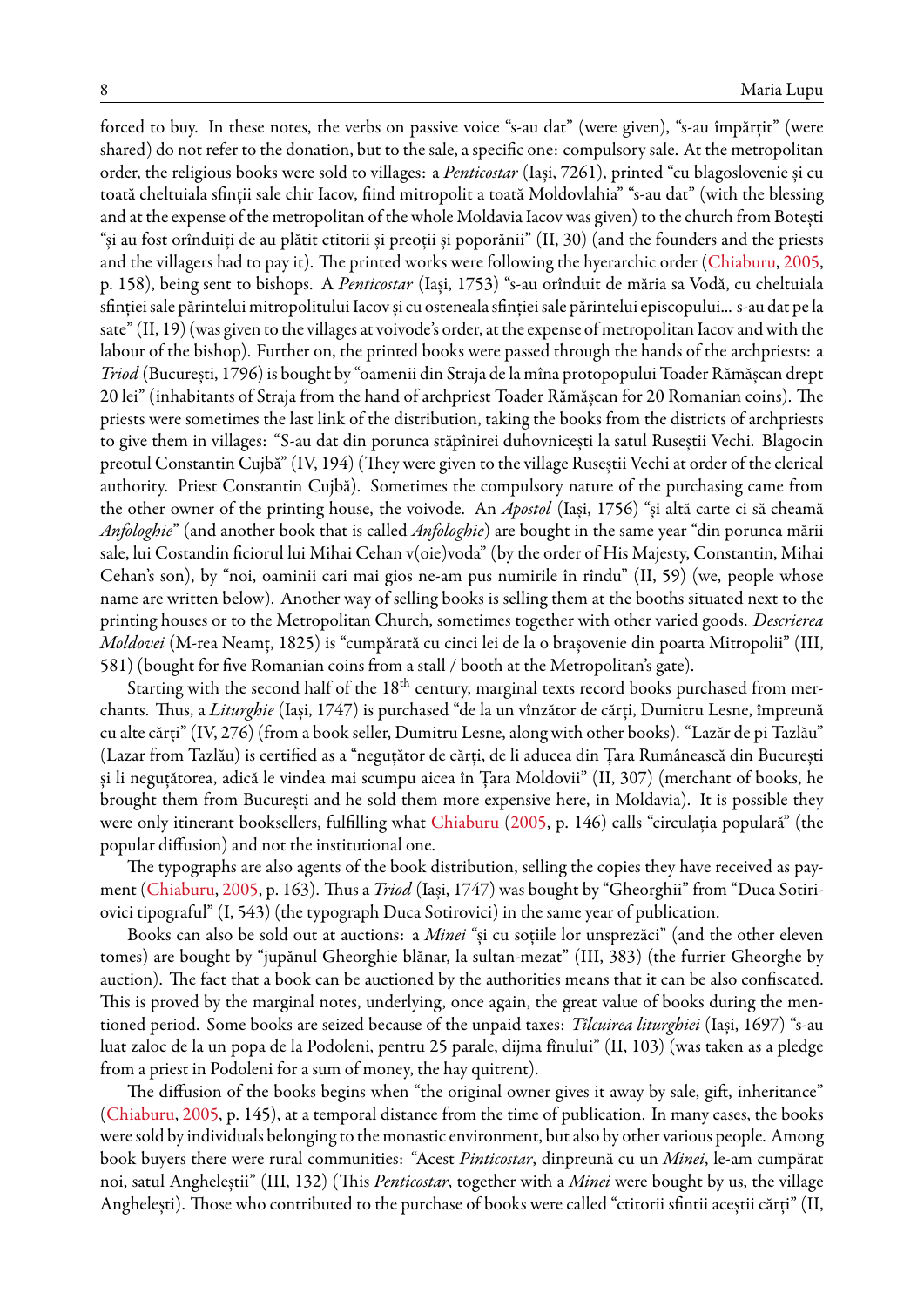353) (because I have always loved to have books for my soul salvation).

164) (holy founders of this book) and, almost without exception, the books were donated to the church of the village. Collective efforts to purchase the book are cultural deeds that show a certain attitude and mentality, being an expression of belonging to the same community of language and faith([Danielopolu](#page-15-8) [& Demény](#page-15-8) , [1985,](#page-15-8) p. 121). Places of worship are also loyal buyers of books: a *Penticostar* (Iași, 1753) "s-au cumpărat de noi, epitropii mănăstirii Sfîntului Spiridon, cu bani mănăstirii" (II, 178) (was purchased by us, administrators of the monastery St. Spiridon, with the monastery's money). Private buyers are both clergy and laity with different ranks and functions (in the country or in town). Most often, the book was purchased to be immediately donated "pentru iertarea păcatilor lor, părinților lor și a tot neamul neamurilor lor" (IV, 468) (for the forgiveness of their sins, their parents' and their whole family's). However, in many cases, the book was bought for didactic use: "pentru învățătura preiubitului fiu al meu" (III, 433) (to teach my beloved son) or it had another purpose: "spre a mea îndeletnicire și folos" (III, 435) (for my work and use); "ca să-i fie odor lui și copiilor lui" (II, 26) (to be treasure for him and his children); the monk Silvestru buys it "fiindcă foarte am iubit a avea cărți pentru mîngîierea mîntuirii sufletului" (II,

The donation of the books—manuscripts or printed—was a widespread phenomenon between the 15<sup>th</sup> and the 19<sup>th</sup> century, being both a form of free distribution of books and one of diffusion. The prince's donations or of the high clergy (who received a number of copies when the printed works were published) are cases of free distribution; the other cases of book gift illustrate an aspect of their diffusion and spreading.

The prince's donations have both a cultural and a political importance. An *Antologhion* (Iași, 1755) is distributed for free "din poronca mării sale lui vodă" "pe la bisărici" (II, 49) (at the order of the prince to the churches), belonging probably to the prince's private supply. The donations go beyond the national borders, establishing cultural connections between the Romanian Principates: "Costandin Mihai Cehan Racoviță voievod, domn și oblăduitor a toată Ungrovlahiei" (the voivode Constantin Mihai Cehan Racoviță, ruler and protector of the entire Wallachia) donates "această sfîntă *Psaltire* iaste afirosită la sfîntul schit ce să numește Oraețul, din județ Neamț" (II, 21) (this holy *Psalter* to the holy hermitage called Oraețul from Neamț county), or between the Romanian Principates on the one hand and different religious centres (as Athos) on the other. Some of the great prelates distinguished themselves for many donations. The Metropolitan Dosoftei gives *Viețile Sfinților* (Iași, 1682–1686), "fiind în bejenie printre străini" (being among foreigners) to the Petrid monastery (I, 307). Illustrating cultural relations between Romanian Principates, metropolitans and voivods used to offer each other books printed under their patronage. Thus Dosoftei gives, in his turn, a book received from "sfinția sa frate, mitropolitul de Ungrovlahia, chir Teodosie" "sfintei Mitropolii ceștii noauă, ce-i zîc Beserica Albă" (I, 294) (His Holiness Teodosie, metropolitan of Wallachia to this holy new metropolitan church called White Church) and "măriia sa Ioan Constandin al doilea B(asarab) voievod, domnul și oblăduitorul Țării Munt(enești)" (His Majesty Ioan Constantin Basarab the second, the lord and protector ofWallachia) gives a *Bible*"sfinții sale părintelui chir Dosoftei mitropoli(t) Țărîi Moldovei" (I, 314) (to His Holines Dosoftei, the metropolitan of Moldavia). Low-rank clergymen also donated books, to eachother, to the different places of worship, to the churches or to laity. But the book was also donated by people outside the monastic environment: because Ion, "care au fost slugă" (who was a servant) to Ieroftei "au slujit cu dreptate, [...] au fostu ca un fiu, iar nu slugă" (served with justice, he was like a son and not a servant), he receives from his master "această carte ce s(e) cheamă *Psaltire*" (I, 414) (this books called *Psalter*). The donors are extremely numerous, most of the marginal notes having the book as a topic representing the expression of donation; they donate books to churches, schools, individuals, mentors.

Deeply routed in the religious mentality, the book donation is a deed of piety and a devotion gesture ([Mazilu](#page-15-9), [2001](#page-15-9), p. 285) "pentru sufletul morților și sănătate viilor" (I, 443) (for the souls of the deads and for the health of the living people); to be charity for the donors "și feciorilor lor, și părinților, și moșilor și strămoșilor" (I, 446) (and for their sons, and their parents, and their ancestors). But in all societies and all ages the gift is not a dull good, but on the contrary, it necessarily entails the idea of a loan with a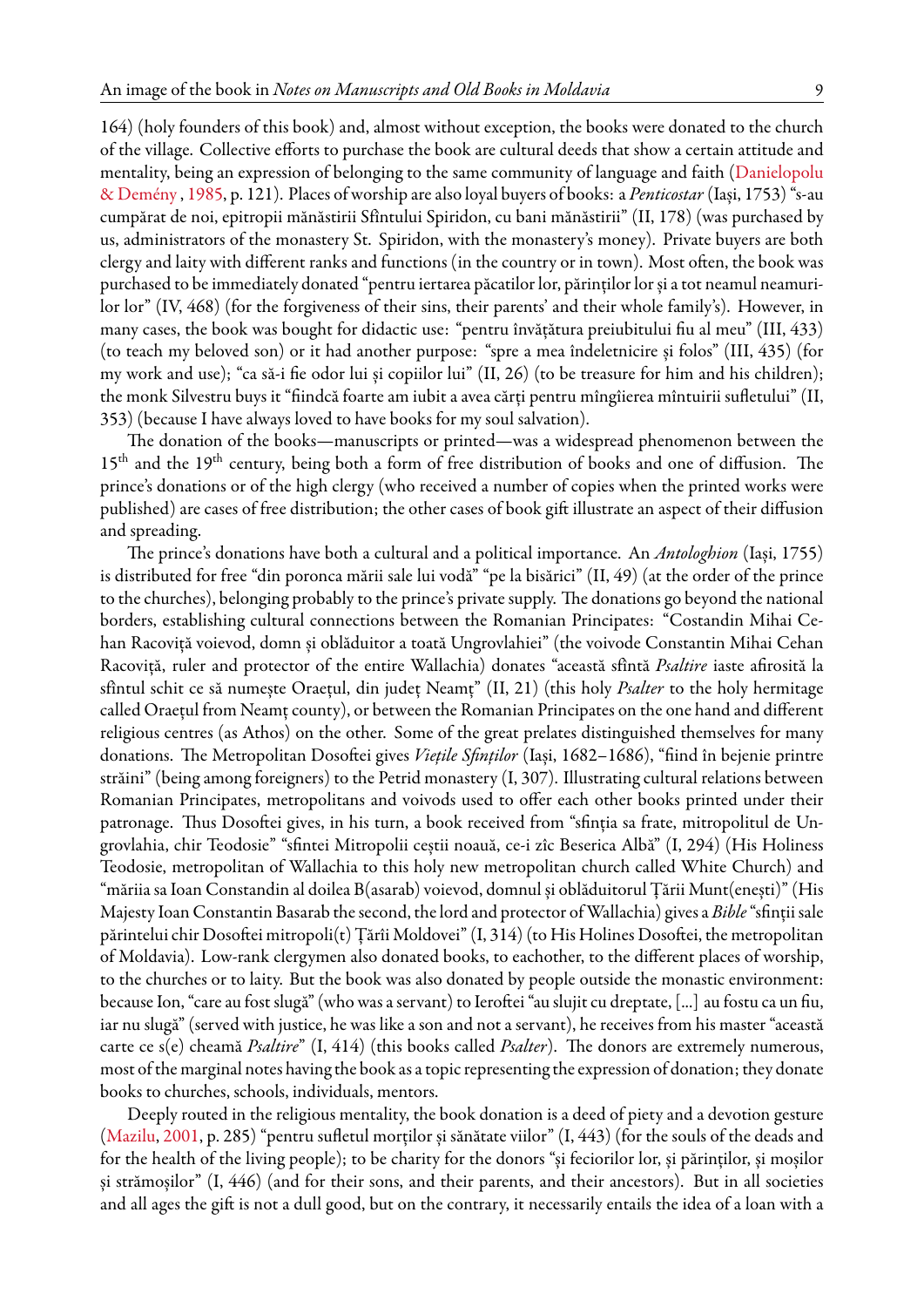bearing interest [\(Mauss](#page-15-10), [1993](#page-15-10), p. 114). The gift gives to he both "sides" the same nature, creating a mutual connection, very strong for both of them: the recipient (in this case, God) is in a dependent position to the giver (donor) [\(Mauss,](#page-15-10) [1993,](#page-15-10) p. 159)—the first owning the soul salvation to latter. The book donation becomes an intermediary between human being and divinity by remembering and perpetuation of the name of donor. The Christian is sure that, by donating the book to the church he exits the sinner condition and he works for his salvation: "pentru ușurare sufletelor noastre și a părinților noștri, și mai ales pentru răpăusatul fiiu nostru Pașcu" (II, 127) (for the freedom of our souls and our parents and especially for our dead son Pascu); "pentru sufletul mieu" (for my soul) and "a tot neamul nostru în veci, amin" (IV, 76) (for our entire family for eternity, amen). The religious book, a mediator between the man and divinity, becomes an eschatological support "și să fie ajutor în ziua judecății cumplite" (I, 86) (and to help in the terrible Day of Judgment).

The book was transmitted to the next family generations by inheritance. The children are first who inherit the book: "să fie a feciorilor noștri" (II, 223) (for our sons). But children can not easy inherit the book, restrictive stipulations imposing various conditions. Literacy is one of them: "<*Cuvintele lui Teodor Studitul* (Rîmnic, 1784)> va rămîne la fii mei care Dumnezău îi va răndui și care dintr-înși va ave evlavie la citire sfintelor cărți, aceluie să rămăi" (III, 610) (<*Cuvintele lui Teodor Studitul* (Rîmnic, 1784)> will belong to my sons and the one who will be fond of reading holy books, will inherit it). The successors are only males elsewhere, "fetele și ginerii și oricini di partea fetelor treabă cu cartea să nu aibă" (IV, 307) (our daughters and sons-in-law and other related to them won't inherit this book). The girls did not inherit the books (the sons being preferred), but they could receive the book as a dowry if they married a priest: "Această *Evanghelie* au fost mai înaint(e) vreme a lui popii Racoviță, iar după ce au măritat pe fiica-sa, pe Maria, fata cia mică, s-au dat și cărțăle cîte au fost a preotului (...) ginere-său" (I, 508) (This *Gospel* belonged before to the priest Racoviță, but after his little daughter, Maria, got married, the books were given to the priest, his-son-in-law).

The books were transmitted from one reader to another by loaning them. Some books are borrowed "pentru treaba învățăturii" (I, 406) (for studies), others for the simply reading: "am avut cinsti să-mi dei dumneaei cucoana Ileana Beldiman acesti istorii s-o cetescu" (III, 594) (I was honoured to have this book for reading from Ileana Beldiman), others to be copied (III , 187).

Being material values as well, the books were often stolen by common thieves or by invaders. A particularly interesting note written by the steward Iordachi who says on the margins of "*Leatopisățul Țării Muntenești*" (Wallachian Chronicle), that this tome "a fost al mieu și l-au furat dumn(ealui) Iordachi Balșu vor(nic)" (was mine and it was stolen by the high official Iordache Balș) (therefore a person who is well placed in society). The circumstances in which this theft was comitted are also noted: "Că mi s-a furat acest *Letopisăț* într-o zi de luni, fiindcă venise și dum(nealui) la casa me" (This *Chronicle* was stolen from me on Monday, when he came to my house). Furthermore he says that, despite the fact that he had found it, he does not dare "a-i zice, dumnealui fiind boieru mare și bătrîn" ( II, 10) (to tell him about this, because he is a great and old boyard). He hopes, however, that the boyard, reading the marginal note, will give the book back (to the owner). Another registered thief is "preotul Pintelei ot Sveti Dimitrii" (priest Pintilie from Saint Dumitru) who stole a *Penticostar*"bisăricii Curălari din Iași" (from the church Curelari in Iași)—found out by "preot Axinte ot Sveti Vasăli" (the priest Axinte from Saint Vasile) and kept by him until he shows it to the metropolitan (II, 390) and a *Minei pe luna august* gr. (Constantinopole, 1843) from Saint Spiridon "au fost pierdut doi ane și s-au adus iar(ă)și de către fur la an 1856 iunei 17" (IV, 502) (was lost for two years and has been brought back by the thief on the  $17<sup>th</sup>$  of June 1856).

Sometimes the owner of the book must be established by the law. The *Gospel* (Bucharest, 1723) purchased both by priest and the villagers produces discontent, so they went to "la sfinția sa Nichifor mitropolit și ne-am giudecat" (II, 74) (law, to His Holiness Metropolitan Nichifor). The typograph Petru Ecard from Cernăuți does not admit he had been given 14 Romainan coins for a *Strastnic* (Blaj, 1804), "n-au vrut să dea carte aceasta nicecum" (by no means he would give back the book) and "apoi cu mare greutate o au scos Gavriil Ilisăi de la acel vînzător" (III, 288) (hardly did Gabriel Elisei get it from that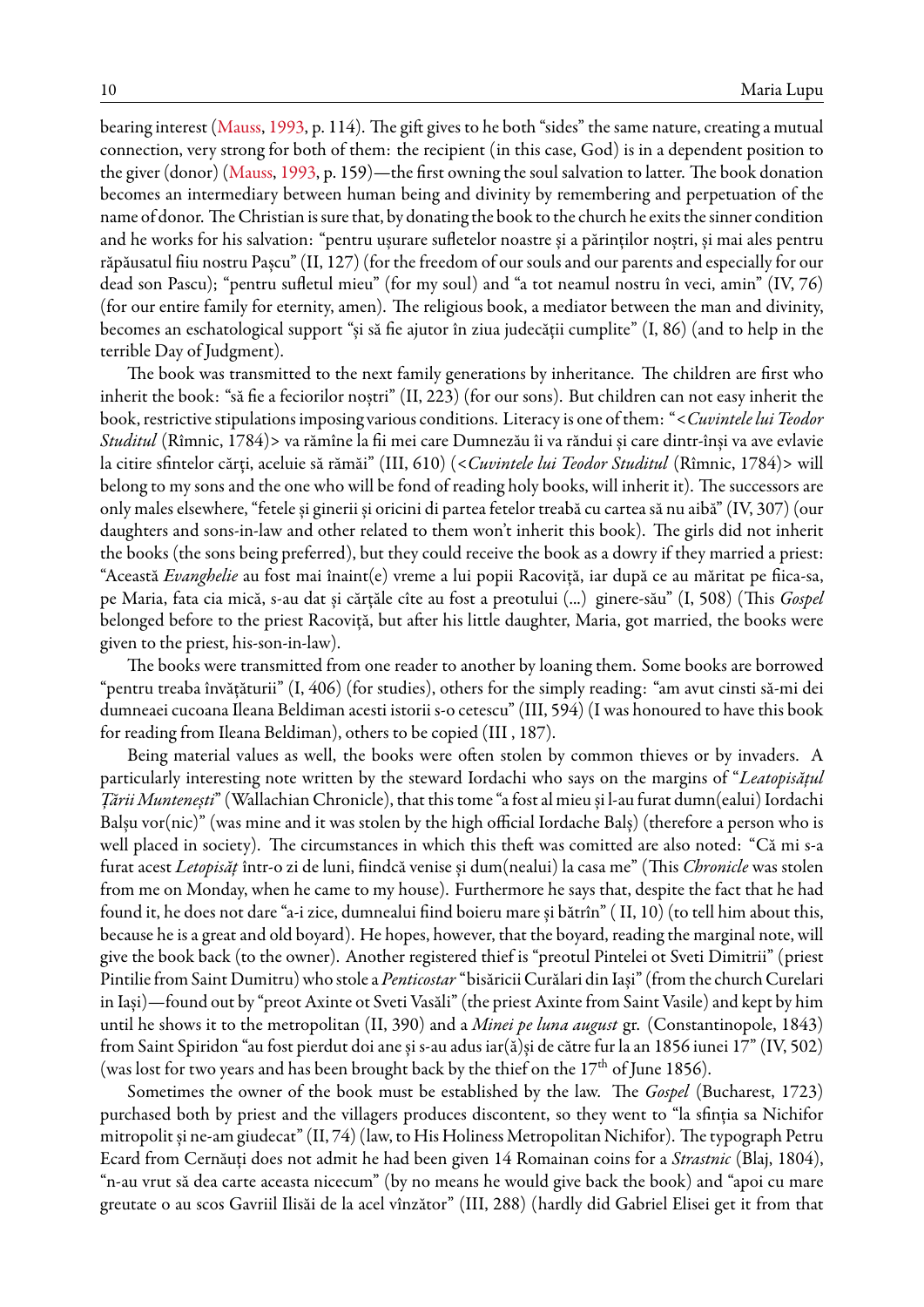seller).

Many notes contain information about the agitated and strained history of the books which have been bought back. A *Tetraevanghel* was sent from Humor Monastery in Hungary in order not to fall into the hands of the Tartars. The prince Petru found it there and took it with him in Turkey, "și încă și la Țarigrad" (and even in Constantinopole) and finally, "dăruit cu cunună împărătească" (because he was gifted with crown) and turned back "în preaslăvita sa cetate de scaun, Suceava" (in Suceava) the book ended its journey, so it got back to Monastery Humor.

#### **6. The reader**

Some marginal notes—those texts containing additional information to the content of the book—constitute true elements of paratext. Nevertheless, it is a special type of paratext, because all the notes from this category belong to the biographical readers and thus being placed, pragmatically speaking, at an empirical level [\(Stancu](#page-16-2), [2006](#page-16-2), p. 85). In the first place, the copyists' marginal notes (they are the first readers of the books they transcribe) by the means of which they try to gain the benevolence of the future readers belong to this category. These texts are, at the same time, both a retrospective view of the reading, and an anticipation offuture readings (of some different readers). The copyist speaks ceremoniously to an abstract reader, inviting him, pragmatically speaking, to a dialogue. This is done by using the second person of the verb and pronoun, the imperative, the direct addressing mode with the vocative, the conative function prevailing. In a persuasive rhetorical manner, the "pravoslavnicului cetitori" (II, 21) (orthodox reader) is being clled to be merciful. Some expressions are usual: "cetiți pre cartea aceasta și cu blîndețe îndireptați" (I, 260) (read this book and do kindly correct it), "cetind acestea și de veți afla greșit nu vă grăbireț(i) a cleveti, ce îndreptați" (I, 317) (if you happen to find some mistakes while reading this book, don't hurry to defame, but do correct them). It is required not only the kindness, but also the actual participation of the reader in the review and in the correcting of the book. Being challenged to read the book—"Iubite întru Hristos cetitoriule [...] să nu-mi lenevești a ceti și aceste folositoare de suflet" (II, 94) (My beloved reader, I wish you didn't laze and that you would also read this useful pages for the soul)—the copyist relies on an active reader: "Pără aicea am găsit de am izvodit acest *Litopisăț*, dar de aicea înainte, urmașii mei cercetînd vor afla" (II, 163) (So far I have found and I compiled this *Chronicle* but from now on my descendants will find out). There is even the possibility that the translator of the book to be influenced by the "pofticioșii cititori" (greedy readers): the readers' interest in that particular book, who "vor căuta pe tomul acesta cu silință" (will read this tome carefully), will give the translator the impulse to also translate the second volume of *Halima* (III, 209). An extremely critical reader is being warned by Alecu Beldiman that "este lesne a huli, crede-mă, oricari poate / pricină ca să găsască, prin prepus sau cu dreptate" (believe me, it is easy to criticize, anyone can / find false or real reasons to find flaws) but "crede-mă, c-a huli îi drag celui de nemică, / carile c-a fi hulit nu-i pasă, nici ari frică" (believe me, the one who is worthless loves criticizing / the one who has no fear and no care to be criticized) and there is also given a polemical solution: "de nu-ți place lecuire este, ca să nu cetești" (III, 117) (if you don't like it, there is a solution for it: don't read).

Secondly, the marginal notes belonging to the real empirical readers are also elements of paratext. They put down their names (with deliberately humble determiners: "eu, mai nevrednicul între cititori", II, 440 [I, the most unworthy of all the readers]), they want to inform that they have read the book completely ("din scîndură-n scîndură", II, 252 [from cover to cover]), that they read it over again, they "înțeles ci zîce" (III, 476) (understood what it said) or, on the contrary, "nimică n-am înțeles dintru dînsa" (III, 324) (I understood nothing from it). Sometimes the notes focus on a brief comment upon the content of the respective book. It seems that the recipient has actually accepted the challenge to talk to the author / copyist, he answers him and he will, in his turn, talk to the future readers. Being a consequence of reading, these marginal texts contain small summaries of the volumes, references to their structure, impressions about the importance and the purpose of the book, about the message, about the truth and the fiction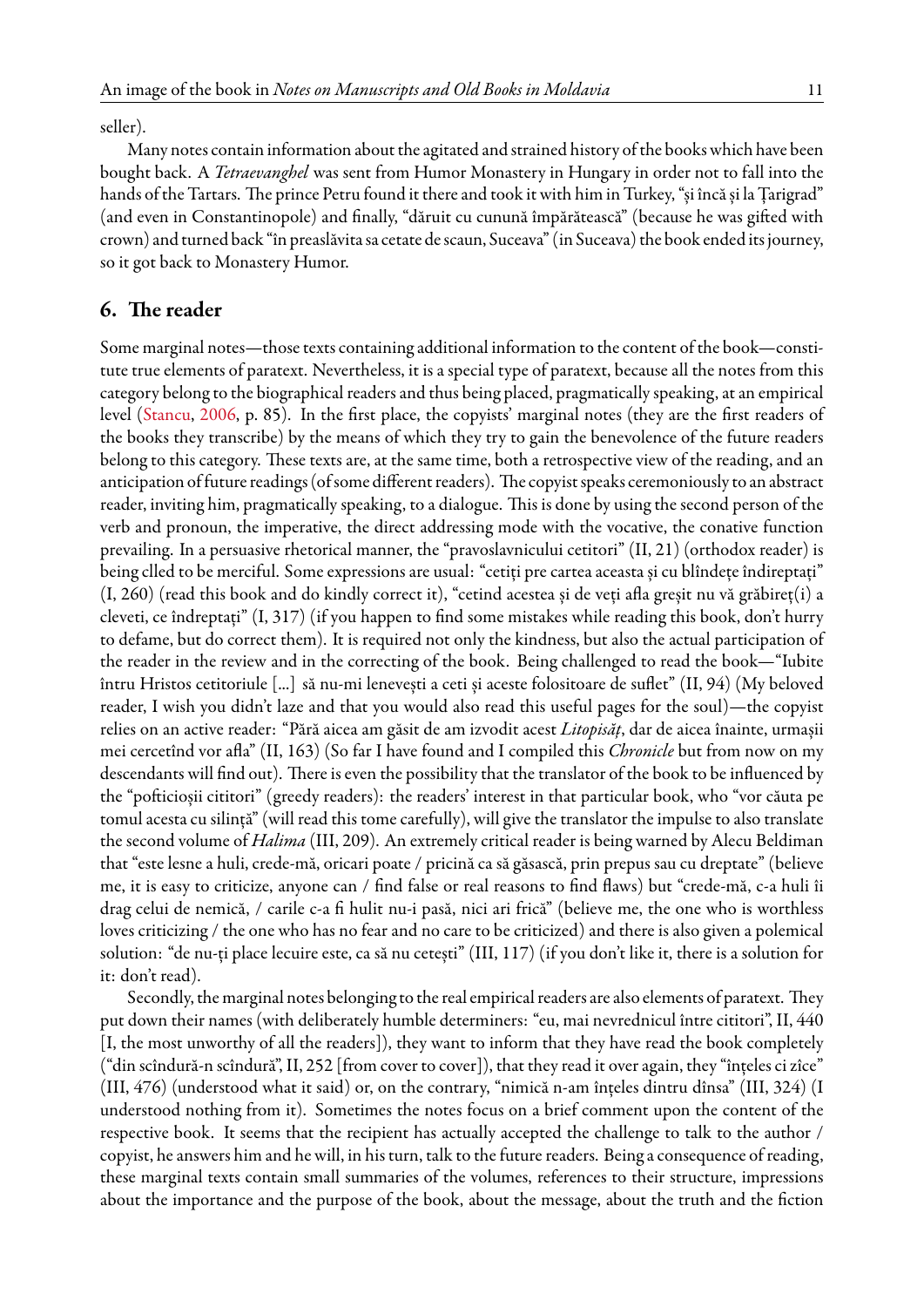in the book, reading tips, satisfaction or annoyance caused by the end of the book or other various value judgements. The readers are more and more careful to filter the existing opinions, they critically relate to the content of the book, they systematize the information, express opinions. The discernment shown by some readers (of popular books) is illustrative both for the critical attitude with which they begin to relate to the volume and for the fact that the receiver has become an active instance who comments upon the text and expresses opinions.

Thus the marginal notes contain laudatory parts for the truth of the read volume—the veracity of *Archirie and Anadan* is asserted by "Simion Popovici ot Borca" (Siomion Popovicifrom Borca) commiting a fallacious appeal to authority: "Pentru toate cele ci să află aicea scrisă, nimi să nu să îndoiască, căci mii nu-m trebuiește ca să zic minciuni, ci pe cum am aflat de la filosofi cari scrii și sînt vrednici de credință" (IV, 36) (No one should doubt of what is written here, because I do not say lies, but what I learned from reliable philosophers). On the contrary, "Ion Cărji ban" (the high official Ion Cărji) questions the truth of the events narrated in *Alexandria*: "am isprăvit și eu de citit această cărticică a marelui împărat Alexandru Machedon și de vor fi adevărati toati căti să cuprind, cu adivărat că ești de minuni" (I have finished reading this book of the king Alexander the Great and if all the events narrated here were true, then it is really a miracle), admitting, however, a grain of truth: "însă oaricum tot au fost cevaș" (III, 579) (something must have happened, however). The new taste of reading from other fields, the multiplication of the uncanonically shallow readings make the reader to exclaim, both dramatically and ironically: "Vai mie, înnegritule suflete, pînă cîndu de la răutăți nu mai curmezi! Pînă cîndu vei tot citi la*Istorie lui Erotocrit* și a *Aritusii* și altora ca acestora? Cu aceste digrab vei merge la raiu, cu cerga în capu. 1835 ghenar 18" (IV, 113) (Oh me, my blackenned soul, for how long will you be wicked! For how long will you be reading *The History of Erotocritos* and others like this? These will certainly help you to go to heaven. The 18th of January 1835).

Other notes are brief reviews of the respective books. *Istoria lui Zalmis și a Elvirii* arouses Catrina Conachi's discontent; after a general opinion, the book being "foarti frumoasă, bini tălmăcită di cumnatu Alecu" (very beautiful and well translated by her brother-in-law Alecu), "dar statornicie acestor doi amorezi au fostu nisuferită, mai vîrtos pentru că dorința loru au rămas fără fericire în sfîrșitu" (III, 594) (but the persistence of these two lovers was unbearable, especially because their desire remained unfulfilled in the end). Sometimes the reader gives clues for reading, for its consequences, for the attitude towards the book, for the spiritual value of the content, referring critically to the book. Reading is instructive ([Radosav](#page-16-0), [1997,](#page-16-0) p. 59), and it is also a means of worship: "Această sfîntă carte, *Ușa pocăinței*, am citit-o cu mare umilință și atîta plăcere am citit, cu foloase cuvinte cele aparte, (...), că eu cu toată seama am citit" (IV, 353) (This holy book, *Ușa pocăinței*, I read it with great humility and so much pleasure I read those useful words, because I've read very carefully). Sometimes the marginal note indicates a consequence of reading, emphasizing the religious emotion: "și foarte m-am întristat de cuvintele înfricoșatelor munci ale iadului care sînt într-această sfîntă carte" (II, 149) (and I became very sad because of the terrifying agonies of the hell which are described in this book) or giving a further advice for the reader: "și cine se va sili, să o citească cu evlavie" (I, 168) (and the one who will read it, he shall read with piety). Due to both its religious content and its value, reading and copying of the book are deeds that could purify (soul saviour): "și să-l ierte Dumnedzău pe cine au făcut-o sau au cumpărat-o și să mă ierte Dumnedzău și pe mine" (I, 310) (may God forgive those who made the book or who bought it and may God forgive me). "Și cini veți citi aice di la mila lui Dumnezău să aveți daruri și iertare păcatilor" (II, 355) (And who will read here shall enjoy God's kindness and forgiveness of the sins), the reader virtually talking both retrospectively, to the transcriber of the book (he answers to his request to pray for his soul) and prospective, to the future readers.

Another category of notes contain comments referring to the form of the respective book. Thus, a note criticizing the size of the letters, is ironic and funny at the same time: "Acestor slove le trebuie tarniță, căci sînt prea mari: ar putea aduce cu dînsele mălaiu de la țară!" (These letters need a knapsack, because they are too big: they could carry maize from the countryside); the anonymous author of the note addresses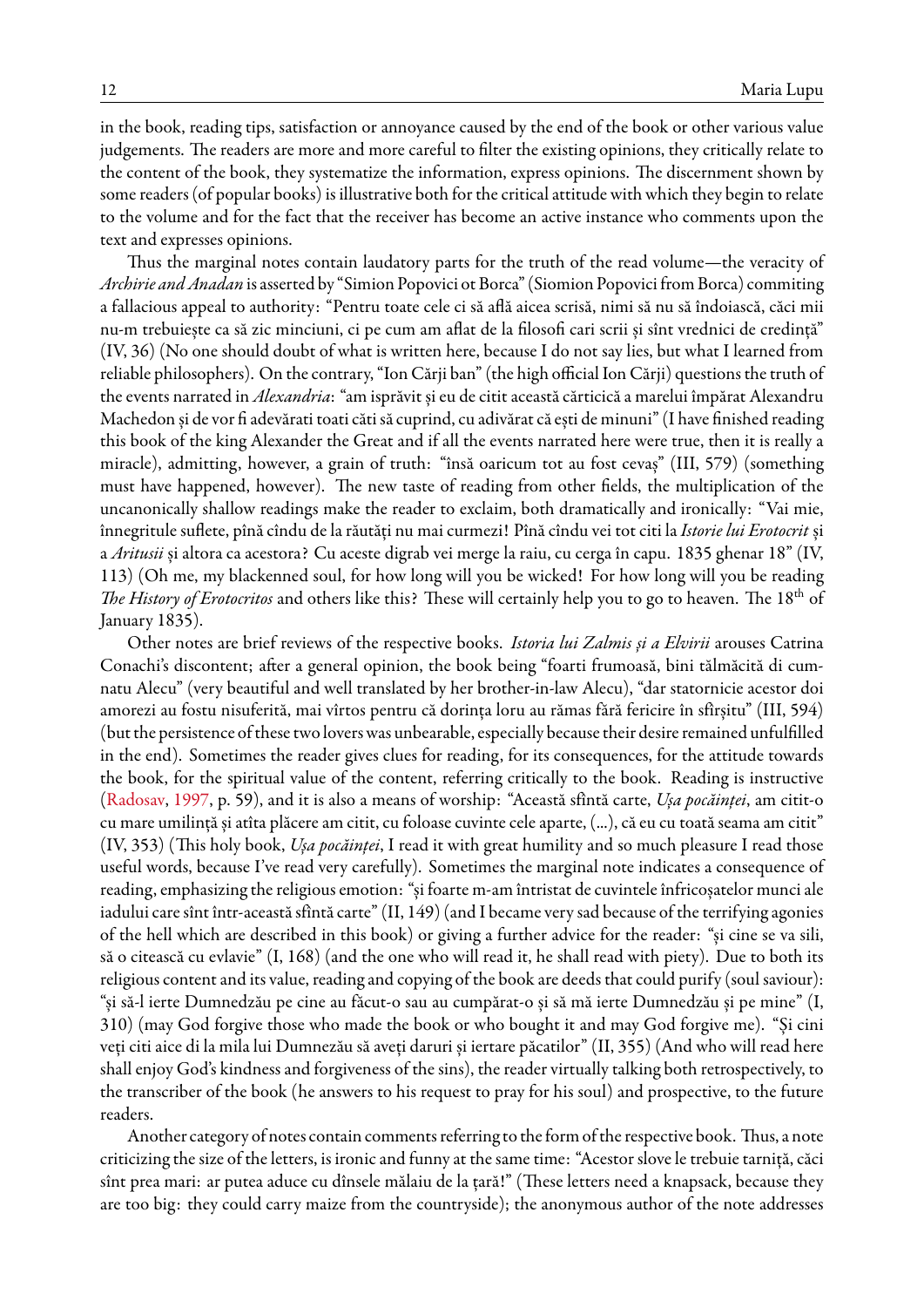directly to the copyist in a reproachful tone: "Dar nu-ți iaste mai lesne să le faci mai mici, să nu mînjești cartea, că șeade rău?" ( I, 516) (Isn't it easier for you to make them smaller, not to soil the book, because it looks bad?). In most cases the reader gives a positive answer the transcriber's request to forgive the possible mistakes, but he can also become caustic, criticizing sometimes the translation—"Să vedi că tălmăcitoriul au fost tînăr foarte, căci au poriclit tîlcuirili scriitoriului" (II, 571) (It is obvious that the translator was very young because he changed the author's words).

The writing keeps both the writer and the reader apart, each of them being in his solitude. This aspect is eluded, to some extent, in the marginal notes. The marginal note is a form of dialogue anaphorically oriented to the text that generated it and cataphorically oriented to the subsequent readers. Two aspects become relevant in this context. On the one hand, we can see the intrusion of reality in the fictional text (or on its *margins*)—in the broad sense of this concept—through the actually biographical reader (copyist, translator, the simple reader), who leaves an undeniable trace through his comments. On the other hand, the book had the intended effect in real world: the fact that the reader noted something after reading means that the text activated at the syntagmatic level of the receiver from semantic virtuality on the paradigmatic axis. These notes, a post reading speech, become for those who will have, in their turn, the volume in their hands, a pre-speech, symbolizing a beginning to communication through time and generations. As a form of intersubjectivity, we notice an ongoing dialogue between text *⇔* copyist / translator *⇔* the concrete reader, the chain not being completed even today. We notice a continuous communication between the author and the reader which gives life to the text, which cancels the differences in space and time, to be real means of communication (in a primary sense of the word). The marginal notes also reveal that there is a target audience of the manuscript or the printed work, an informed reader prepared to receive literature (in the broad sense of this notion). And, last but not least, the large number of readers who left their names or impressions shows a continuous reading during the centuries.

#### **7. The imprecation**

Most of the marginal notes that assure the donation of the book to a place of worship or notify the property contain various curses, these symbolically reinforcing the prestige of the book. Being situated at the intersection between religion and magic, the curse has its roots in the belief in the power of the word. The importance of the imprecation and the various misfortunes summoned against those who would do otherwise turn the curse into a means of pressure with prophylactic value, having a significant impact on the mentality impregnated with the religious spirit, causing, most likely in the first period of the mentioned period, a real fear.

Having in mind the structure, a complete imprecation consists of several parts: the first part records the interdiction to destroy the donation, followed by the pyramidal summoning of the heavenly hierarchies to punish the guilty person, referring also to odious figures in the history of Christianity; the penalty part is also divided into a spiritual punishment as well as a physical one. Of course, the succession is commutative. The pattern of the curse is always adjusted to the imagination, to the creativity. Stereotypes are changed by new elements that give a different aspect to the petrified pattern.

The first meaning of the curse is prohibition. The discourse of the imprecation punishes "stricarea" (the damage) or the waste of the donation in any way; under the curse's consequence will fall those who will "ispiti" "s-o vîndă ori s-o fure" (I, 27) (be tempted to sell or to steal the book), these turning into "(je)fuitori de celi sfinti" (III, 448) (holy thing robbers), those who "se încumetă s-o clintească sau s-o ia de la această sfîntă biserică" (I, 81) (dare to move it or to take it from this holy church), those who will try to destroy, "să rupă argintul" (I, 52) (to break the silvery) of the book "sau să lipsască slovile aceste în vr-un feli și le strice" (I, 327) (or to ruin the letters in it). The curse works not only against the thief, but also against his relatives: "și cini se va ispiti ca să-l furi [...] să fii afurisit pînă la al șaptilea neam, cu tot neamul lui dimpreună" (III, 466) (and those who will be tempted to steal it should be cursed until the seventh generation, together with all his family). The enumeration of the virtual victims of the curse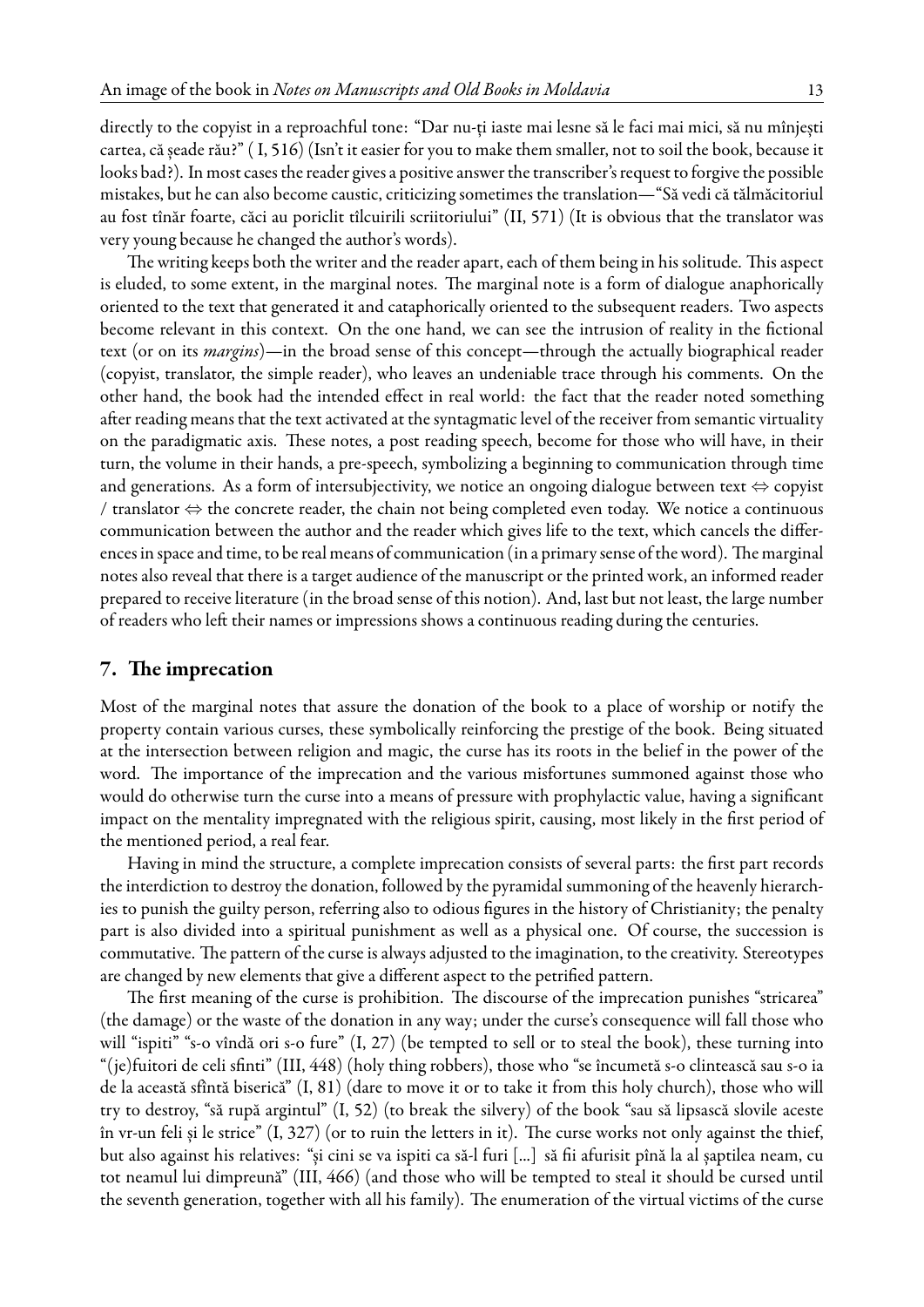turns sometimes into a mirror of the social structure: "Și oricine, din stăpîni, domni, vlădică, potrupop, preut, ctitori, oameni vlădicești, sau oricine, dieci, mireni, de or călca porunca me, blăstămat și anathema va rămîne" (I, 536) (And if anyone breaks my orders, be it master, voivode, bishop, archpriest, priest, founders, or anyone, clerks, laics they will be under curse).

The violation of the prohibition leads to the punishment of the guilty by the divine agents([Țighiliu](#page-16-5), [1997,](#page-16-5) p. 300). In order to fulfil the damnation all the saints and all the church powers are summoned. In general, the centre of the invocation is represented by the curse of the 318 saints (number kept by tradition) of the first ecumenical council summoned by Emperor Constantin the Great—the Council of Nicæa in 325([Mazilu](#page-15-9), [2001,](#page-15-9) p. 92). In most cases, however, there is an accumulation of forces against committing the evil. At the end of the  $17<sup>th</sup>$  century and the beginning of the eighteenth century the monk Ioil buys a *Gospel* and donates it to the church in Poiana Ronci "ce esti a hramului Sf(i)tiai Troiță" (whose protector is The Saint Trinity), protecting it with an imprecation against those who would try to steal it: "să fie blăstămat de Sf(î)nta Troiță și de Maica Precistă și de cei 12 Apostoli și de Sf(i)nți(i) Pro(o)roci și de Sf(i)nții Mucenici și de Prepodobnici și de Precuvioși și de toță sf(i)nți(i) și de cei 318 Oteță Sf(i)nți di Nichiia și de cei 70 de Apostoli și de toț(i) sf(i)nții" (I, 328) (shall he be cursed by The Saint Trinity and by Virgin Mary and by the 12 Apostles and by the holy Prophets and by the holy Martyrs and by all the saints and by 318 Saints from Nicæa and by the 70 Apostles and by all saints).

Being an act of justice, the curse must punish. Thus, a significant part of its structure is constituted by the penalties against those responsible for the theft([Radosav,](#page-16-0) [1997](#page-16-0), p. 74). The lexical violence outlines an imaginary of damnation. The suggested end is death—physical and spiritual, in this world and the after world. In order to cause fear among the virtual culprits, for the world there are drawn suggestive coordinates of an underground geography, the place of the eternal torment, the hell (the aim of the curse being punishment). The divine wrath is completed in punishments by the appealing of the devil. After he would have been "blestemat și nimicit" (cursed and destroyed) by the Evangelists, by the 318 saints from Nicæa and by the 12 Apostles, the eschatological future of the one who had taken the book is together with the "diavolii cei turbați" (I, 156) (mad devils). Failing the Christian destiny, cancelling the chance of deification, the excommunication from the communion with Gods inevitably means a proximity of the opposite world. "Și cine a fura-o să fie al 70 de draci și să fii afurisit și să nu-i aibă Dumnezeu de știre și să fii în iad" (I, 337) (And the one who would steal it shall be with 70 devils and be cursed and God shall ignore him and shall be in hell). Thus, the curse on an *Octoih* donated by priest Vasca to the church from Rîbna Mare outlines an image of hell full of blazes, darkness and teeth gritting—which lasts even today in people's imagery: the accuser at the Day of Judgment will be "Arhistrategul Mihail" (Mihail archangel) and will be "blestemat, de trei ori blestemat" (cursed, thrice cursed) by the fathers of Nicæa, the trial will obviously be lost: "și casa lui să fie dată judecății Gomorei și sufletul lui iadului celui cumplit, să fie aruncat înfocul cel veșnic, unde sînt viermii cei neadormiți și să scrîșnească dinții lui în întunerecul cel din afară" (I, 182) (and his house shall be given to Gomorrah's fire and the soul to the terrible hell, shall he be thrown into the eternal fire where the tireless worms and his teeth shall grind in the outer darkness). Another possible culprit who "s-ar ispiti să o furi" (would be tempted to steal it) is meant for "cu toț dieavolii împreună să ste la Iad și talpa Iadului să sprijinască în veci de veci" (living with all the devils together with devil's daughter), the curse shiftig to insult: "să fii afurisit în burduhul dracului, amin" (III, 17) (to be damned). We notice in imprecations the concreteness of the imagery which describes the consequences aimed at, the degree of abstracting being reduced, promoting the transparency of the message. The evil is reached in a very concrete way: "Și cine să va ispiti să o furi [...] să miargă în focul nestins și în Tartarul cel mai de desupt, și să lăcuiască în burdeiul Dracului" (IV, 552) (And the one who will be tempted to steal it shall go to the unextinguished fire and in the bottom of the hell and live with the devils). The magic words easily alter to insult [\(Mazilu,](#page-15-9) [2001,](#page-15-9) p. 249) as a safety valve. A *Liturghie* contains a very violent curse which, most likely, has nothing to do with the theft of the book. The insult-note from 1773 outlines a way of desecration of the imprecation, the loss of the sacre characteristics and stepping into the field of the vulgar profane world: "Pre Radul și cu argatul, să-i ia Dracul și să-i mînince cînii pre cî(m)pi și să fiea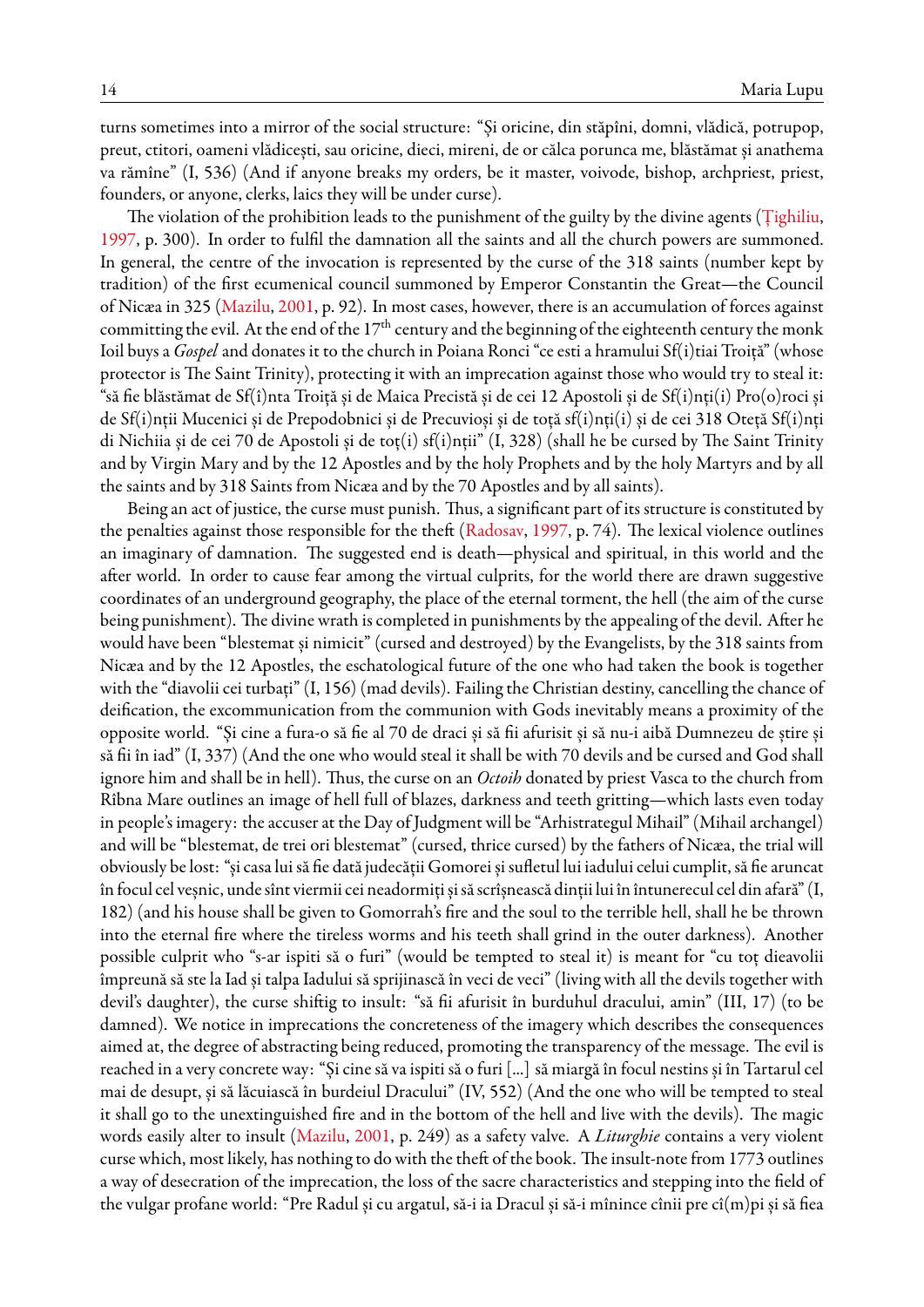despărțiit de creștinii" (Shall Radu and his servant be damned and be devoured by dogs in the fields and be separated by Christians), closing symmetrically with "Mînca-l-ur cînii pre Randul (sic!)" (II, 213) (Shall dogs tear into pieces Radu).

To illustrate the wrath of God some detestable figures in the history of Christianity are summoned. The first who is officially cursed (by the Council of Nicæa) is the heretic Arie, a permanent presence in the imprecations from the marginal notes. In the imprecation figures from the Old Testament also appear: Cain, the first fratricide, cursed to be forever wandering, always restless (rendered into a " trembling Cain", a tormenting Parkinson), Korah, Dathan and Abiram, exemplary punished because they rose up against Moses, Christ's betrayer, Judas; it is also cited the leprosy of Gehazi([Mazilu,](#page-15-9) [2001](#page-15-9), p. 372–375). The monk Misail, who purchased and donated a *Psalter* to Monastery Neamț writes a dramatized and a complex version of the curse: "Iar după moartea mea, cine se va ispiti să îndrăznească să o ia de la această mănăstire sau s-o vîndă în altă parte sau s-o facă să fie a sa, acela să fie blestemat de 318 Părinți cei din Nicheia și să fie la un loc cu Iuda și cu iudeii care au strigat: ia-l, ia-l, răstignește-l, și sîngele lui asupra lor. Și să se afle la judecată cu cel de trei ori blestemat cu Arie și Evnomie și Dioscor și Sevir cel fără cap și să stea la cumplita judecată a lui Hristos de gît cu cei cărora le spune Domnul: plecați de la mine, blestemaților, în focul veșnic pregătit diavolului și îngerilor lui și să fie neiertat de noi, în veci, amin" (I, 91) (And after my death, the one who will dare to be tempted to take this book from the monastery or sell it elsewhere or to make it be his, shall he be cursed by the 318 Fathers of Nicæa and be together with Judas and with the Jews who shouted: take him, take him, crucify him, shall his blood be on them. And shall be on trial with the thrice cursed Arie and Evnomie and Dioscorus and the headless Sevir and shall stand at the terrible Judgement of Christ near those to whom the Lord says: Go away from me, you villains in the eternal blaze prepared for the devil and for his angels and shall never be forgiven by us, amen).

Since the  $18<sup>th</sup>$  century there is a new malediction against those who are guilty: the immortality of the body. For the Christians, the rotting of the body symbolizes the reintegration in the natural order, (re)turning to the constituent elements of the mineral world. In some curses the rotting of the body is invoked, the body of the damned will remain unmelted, unforgiven, the separation from this world being forbidden([Țighiliu](#page-16-5), [1997](#page-16-5), p. 301). The curses that forbid the putrefying of the body generally follow the same patterns, with minimal variations: "[...] Lemnele și hierul și pietrele și tote cîte sînt, să putredzască, dar trupul unuia ca aceluia să nu mai putredzască în vecii veacului, și să aibă pîrîși la vreme giudețul pe Svetii Onofrei, a căruia este hramul aice, amin" (I, 412) (Wood and iron and stones and everything shall rot but the body of that man shall never rot and the accuser at the final judgment should be the protector of this churcth, Saint Onofrei, amen).

The curse from the marginal notes on the old books and manuscripts is at the same time *topos* and invention. The novelty and the concreteness of the outlined images of some anathemas thrown upon thieves almost raise smiles. So, who would deprive the priest Aron of his Penticostar bought with his own money shall be "să fie afurisit de 318 Sfinți cei din Nicheia și se intre dracul într-însu, să zbiere ca măgariu cînd îl mănîncă lupii" (I, 519) (damned by the 318 Saints from Nicæa and the devil shall posses him, yelling as if he were a donkey devoured by the wolves). Another dramatized and almost amusing version is found in a note from 1853: "Și cine o va fura, în iad va întra și de acolo va striga dracilor, va zici: lase-mă în paci, că ce-am făcut n-oi mai faci" (IV, 447) (And the one who will steal it shall enter the hell and he shall cry to the devils: leave me alone, I won't do any more what I have done). The humour and the rhyme reduce a lot of the soberness of the curse.

### **8. Conclusion**

During the mentioned period, the book—printed or manuscript—is a cultural object to which all the layers of the society (literate or not) relate, gathering around it copyists, sellers, buyers, donors, readers etc., being an active and permanent agent of the social progress. It is very appreciated in the mentioned period, on the one hand, because of the biblical content or the monastic environment where the volumes are multi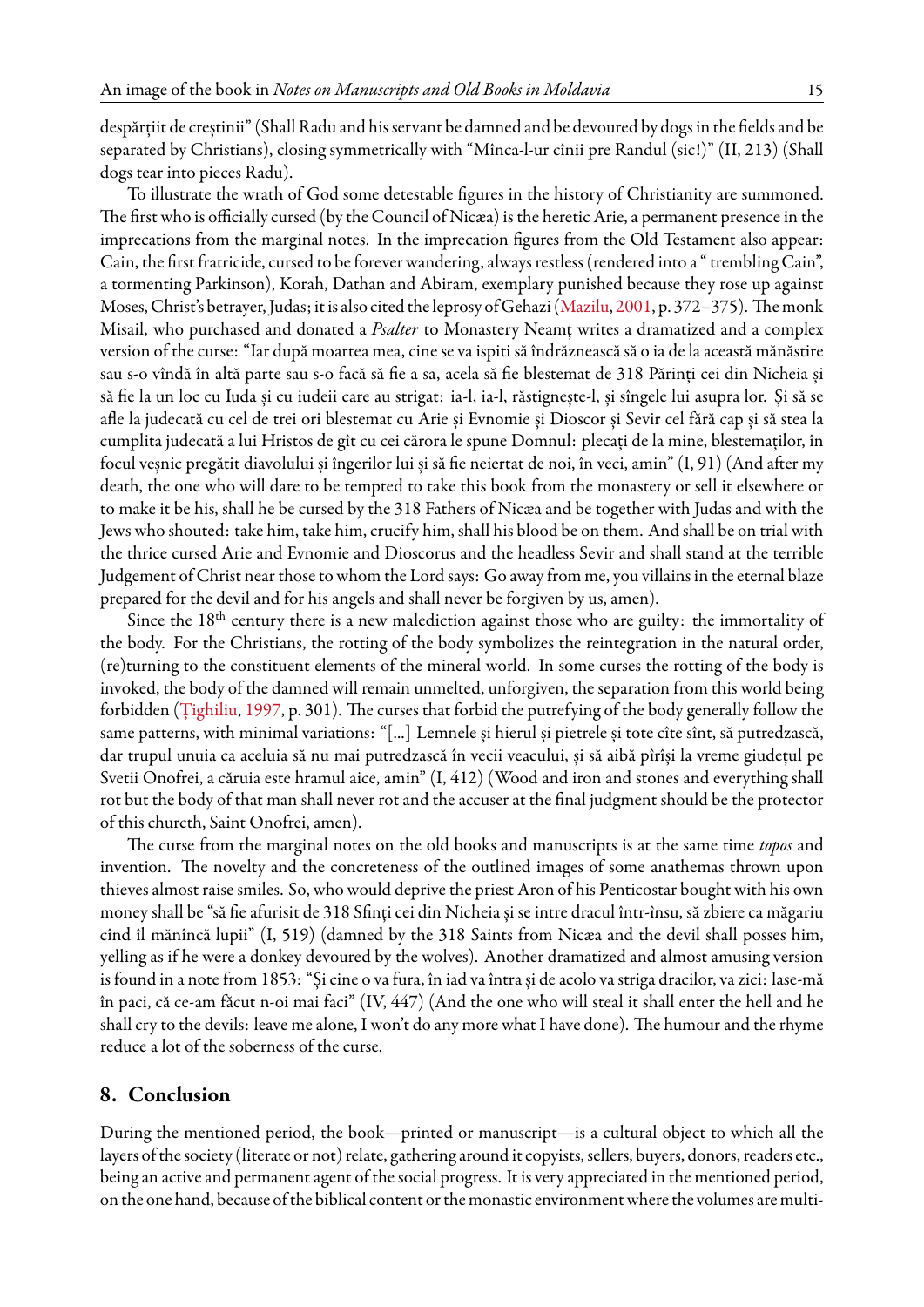plied, on the other hand due to the great respect for the written word. Compared to ecclesiastical treasures, the references to the book are made almost exclusively with the determiners "sfîntă și dumnezeiască" (holy and divine). The reason why the "small ones" note both significant as well as unimportant facts on the margins of the books is because they are aware of its durability: it is written in order to "be known", the book becoming a bridge between ages. At first, the books are a prerogative of the church, speaking to the individual by the religious service, but, as we advance in time towards (pre)modernity, their content gain a laic character, the book becomes a personal leisure, showing the widening of cultural concerns. Thus, among the copyists, translators, owners, we find people from both monastic environment (monks, priests, bishops, metropolitans), and laity of various ranks and functions.

The tradition of the manuscript was not easily overcome by the printed word. Throughout the mentioned period manuscripts are constant copied, the transcribers having an important role in disseminating the book. The transcribers' signatures are mostly followed by determiners which show their modesty and humility. Defying the boundaries of space and time, there is a complex dialogue between the manuscript author and the reader. The marginal notes outline two types of reader—an abstract one, which is spoken to by a humble copyist, asking forgiveness for the possible mistakes, and the biographical, concrete one, who puts his name on the book. The latter reads the books, re-reads them, he does or doesn't understand the message, compares different books, he forgives the copyist's mistakes, speaks to future readers, in his turn, providing reading tips etc. Sometimes he critically refers to the content of the book, to the author / copyist, thus the book containing its critique.

But the book is also merchandised. The selling and purchasing is the most common means of distribution—the book is sold at printing houses, at booths, and by various merchants, churches and monasteries. However, throughout the Romanian territory and even outside it, there are also other ways of disseminating the book: from generation to generation as inheritance or dowry, as borrowing, as an exchange object, pledge, stolen or re-bought. A very spread fact in the mentioned time is the book donation, the donors being both princes and high clergymen as well as smaller clerics and all kinds of people who don't belong to the monastic environment.

Another aspect that points out the value of the book is its price. Expensive, difficult to be achieved for many, the book needs often a collective effort in order to be purchased.

In the mentioned period the book was a precious object; therefore, it was escorted by a more or less scary curse to protect by the magical power of the word to summon divine and diabolical forces against the one who would break the interdiction of alienation.

### **Bibliography**

#### *A. Sources*

*Însemnări de pe manuscrise şi cărţi vechi din Ţara Moldovei*, corpus editat de Ioan Caproşu şi Elena Chiaburu, vol. I–IV, Casa Editorială Demiurg, Iași, 2008–2009.

#### <span id="page-15-0"></span>*B. Specialized literature*

<span id="page-15-4"></span>Barbu, D. (1996). *Scrisoare pe nisip. Timpul și privirea în civilizația românească a secolului al XVIII-lea*, Antet, București, p. 76–100.

<span id="page-15-7"></span><span id="page-15-2"></span>Chiaburu, E. (2005). *Carte și tipar în Țara Moldovei pînă la 1829*, Editura Universității "Alexandru Ioan Cuza", Iași, p. 96–163. Chiperi, M.A. (1996). *Vechi însemnări românești ca izvor istoric*, Silex, Casă de Editură, Presă și Impresariat, București, p. 13. Ciobanu, Șt. (1947). *Istoria literaturii române vechi*, vol. I, București, p. 124.

<span id="page-15-8"></span><span id="page-15-6"></span>Danielopolu, C. Papacostea & Demény, L. (1985). *Carte și tipar în societatea românească și sud-estul Europei (secolele XVII– XIX)*, Editura Eminescu, București, p. 121.

<span id="page-15-10"></span>Mauss, M. (1993). *Eseu despre dar*, în românește de Silviu Lupescu, Institutul European, Iași, p. 114–159.

<span id="page-15-9"></span><span id="page-15-3"></span>Mazilu, D.H. (2001). *O istorie a blestemului*, Polirom, p. 92–375.

Ofrim, Al. (2001). *Cheia și Psaltirea. Imaginarul cărții în cultura tradițională românească*, Editura Paralela 45, p. 129–213.

<span id="page-15-5"></span>Panaitescu, P.P. (1971). *Contribuții la istoria culturii românești*, Editura Minerva, București, p. 343.

<span id="page-15-1"></span>Platon (2011). *Phaidros*, în românește de Gabriel Liiceanu, Humanitas, București, p. 126